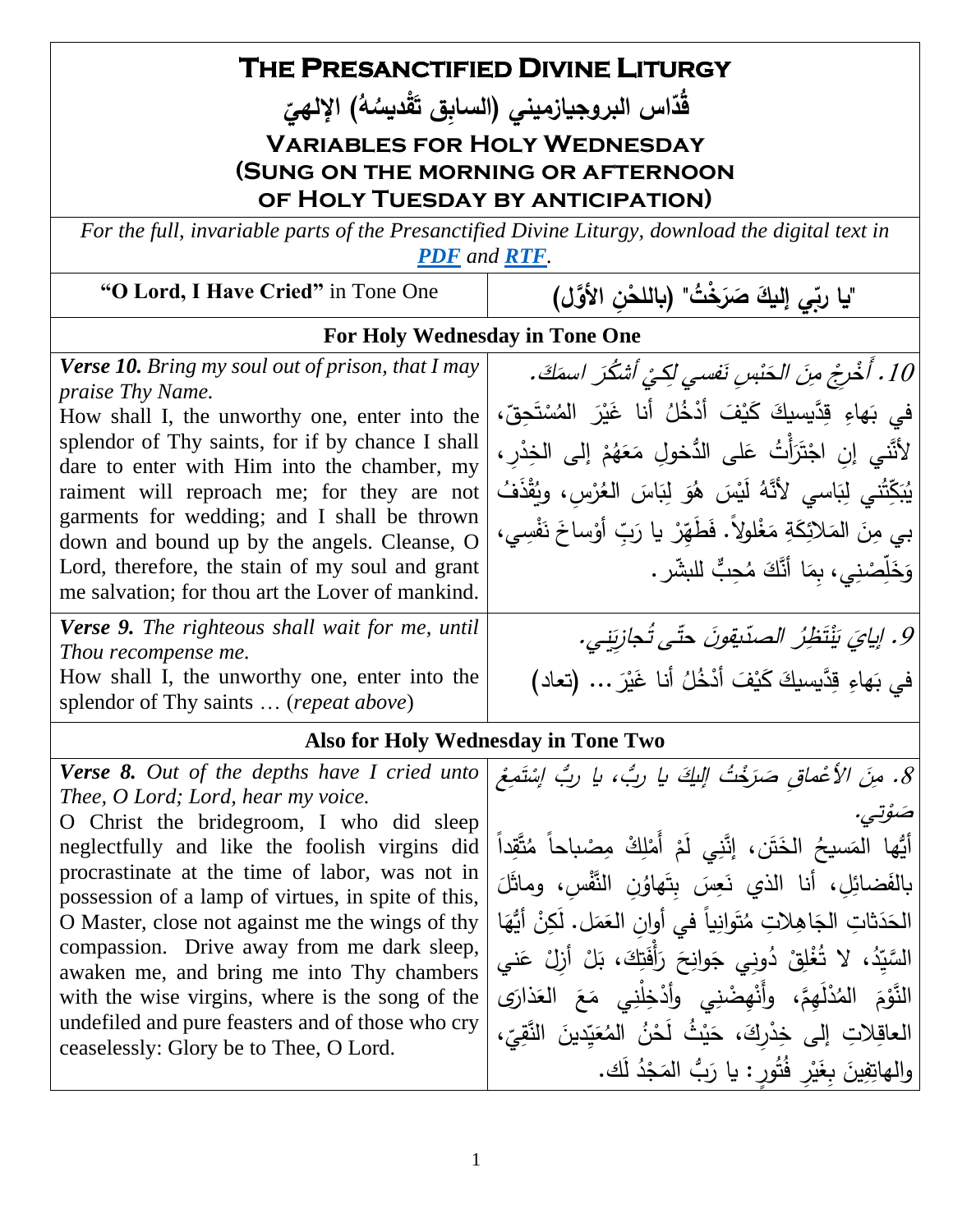*Verse 7. Let thine ears be attentive to the voice of my supplication.*

O Christ the bridegroom, I who did sleep neglectfully … (*repeat above*)

7 . لَتِّكُنُّ أَذْنَاكَ مُصْد َ أذُناك ْلِتَكُنُ أَذَناكَ مُصْغِدَ ي َ ت ْنَيْنِ إِلَى حَ إلى صَوتِ تَ وتِ تَضَرُّع*ي*. أَيُّها المَسيحُ الخَتَن، إنَّنِي لَمْ أَمْلِكْ مِصْباحاً … (تعاد) ا<br>ا ْ

| Also for Holy Wednesday in Tone Four                                                                                                                                                                                                                                                                                                                                                                                                                                                                                                                                                                                                                                                                      |                                                                                                                                                                                                                                                                                                                                                                                                                                                                                                                                                                                                                                                                                                                                            |
|-----------------------------------------------------------------------------------------------------------------------------------------------------------------------------------------------------------------------------------------------------------------------------------------------------------------------------------------------------------------------------------------------------------------------------------------------------------------------------------------------------------------------------------------------------------------------------------------------------------------------------------------------------------------------------------------------------------|--------------------------------------------------------------------------------------------------------------------------------------------------------------------------------------------------------------------------------------------------------------------------------------------------------------------------------------------------------------------------------------------------------------------------------------------------------------------------------------------------------------------------------------------------------------------------------------------------------------------------------------------------------------------------------------------------------------------------------------------|
| <b>Verse 6.</b> If Thou, O Lord, shouldest mark<br>iniquities, O Lord, who shall stand? For with<br>Thee there is forgiveness.<br>Having heard the judgment of him who buried<br>the talent, O my soul, hide thou not the Word of<br>God, but proclaim His wonders, that thou may<br>increase the gift twofold, and enter into the joy<br>of thy Lord.                                                                                                                                                                                                                                                                                                                                                    | 6. إِنْ كُنتَ للآثامِ راصِداً يا رِبُ، يا رَبُّ مَنْ يَثْبُتُ؟<br>فَانَّ مِنْ عِندِكَ هُوَ الإغْتِفارِ.<br>يا نَفْسِي، إِذْ قَدْ سَمِعْتِ بِمُحاكَمَةِ الذي طَمَرَ  الوَزْنَةَ،<br>فَلا تُخْفِي قَوْلَ اللهِ، بَلْ أُذِيعِي عَجائِبَهُ، لِكَيْ تُضَاعِفِي<br>ِ المَوْهَبَةَ، وتَذْخُلي إِلى فَرَحٍ رَبِّك.                                                                                                                                                                                                                                                                                                                                                                                                                                 |
| <b>Verse 5.</b> Because of Thy Name have I waited for<br>Thee, O Lord; my soul hath waited upon Thy<br>word, my soul hath hoped in the Lord.<br>Having heard the judgment of him who buried<br>the talent  ( <i>repeat above</i> )                                                                                                                                                                                                                                                                                                                                                                                                                                                                        | 5. مِنْ أَجْلِ إِسمِكَ صَبَرْتُ لَكَ يا رَبَّ، صَبَرَتْ نفسى<br>في أقوالِكَ توكِّلَتْ نفسي علي الربّ.<br>يا نَفْسِي، إِذْ قَدْ سَمِعْتِ بِمُحاكَمَةِ الذي … (تعاد)                                                                                                                                                                                                                                                                                                                                                                                                                                                                                                                                                                         |
| Also for Holy Wednesday in Tone Six                                                                                                                                                                                                                                                                                                                                                                                                                                                                                                                                                                                                                                                                       |                                                                                                                                                                                                                                                                                                                                                                                                                                                                                                                                                                                                                                                                                                                                            |
| Verse 4. From the morning watch until night,<br>from the morning watch let Israel trust in the<br>Lord.<br>Come, ye believers, let us work diligently for the<br>Master; for He distributeth wealth to His<br>servants. Let each of us according to his ability,<br>double the gift of grace. Let one be adorned with<br>wisdom according to good deeds, another<br>accomplish a splendid service; let one preach to<br>the un-illumined in word and faith, another<br>distribute wealth to the poor; for thus shall we<br>double the loan, as faithful agents of the grace,<br>and be worthy of the Master's joy. Wherefore,<br>O Christ God, prepare us for it, since Thou art<br>the Lover of mankind. | 4 . مِنَ انْفجارِ الصُنْحِ إلى الليلِ، من انفجارِ الصبح<br>أَفَلَيَتَكَلْ إِسْرَائِيلُ عَلَى الرَّبِ.<br>هَلُمّوا أَيُّها المُؤمِنونَ نَعْمَلْ بِنَشاطٍ لِلْسَّيّدِ، لأَنَّهُ يُوَزّعُ الغِنَى<br>عَلى عَبِيدِهِ. وَلْيُضاعِفْ كُلٌّ مِنَّا وَزْنَةَ النِّعْمَةِ حَسَبَ<br>طَاقَتِهِ، الواحِدُ فليَتَزِبَّنْ بِالْحِكْمَةِ بواسِطَةِ الأَعْمالِ<br>الصَالحَة، والآخَرُ  فَلْيُكَمِّلْ  خِدْمَةً  جَليلَة.  الواحِدُ  فَلْيَعِظْ<br>بالْقَوْلِ بإيمانِ لِلْعادِمِ الإِسْتِنارَةِ، والآخَرُ فَلْيوَزِّعِ الغِنَى<br>  على البائسينَ، لأَنَّنَا بهَذا سَنُضَاعِفُ القَرْضَ كَوُكَلاءَ<br>  على النِّعْمَةِ أَمَناءَ ، لِنَسْتَحِقَّ الفَرَحَ السَّيّدِيِّ . فَأَهِّلْنا لَهُ أَيُّها<br>  المَسيحُ الإِلهُ، بمَا أَنَّكَ مُحِبٌّ لِلْبَشَرِ . |
| <b>Verse 3.</b> For with the Lord there is mercy and<br>with Him is abundant redemption, and He will<br>deliver Israel from all his iniquities.<br>Come, ye believers, let us work diligently for the<br>Master  ( <i>repeat above</i> )                                                                                                                                                                                                                                                                                                                                                                                                                                                                  | 3. لأنَّ مِنَ الرَّبِّ الرحْمَةَ ومِنهُ النجاةُ الكثيرةُ وهو<br>يُنجِّى إسرائيلَ مِنْ كُلِّ آثامِهِ.<br>هَلُمّوا أَيُّها المُؤمنونَ نَعْمَلْ بِنَشاطٍ لِلْسَّيِّدِ  (تعاد)                                                                                                                                                                                                                                                                                                                                                                                                                                                                                                                                                                 |

## 2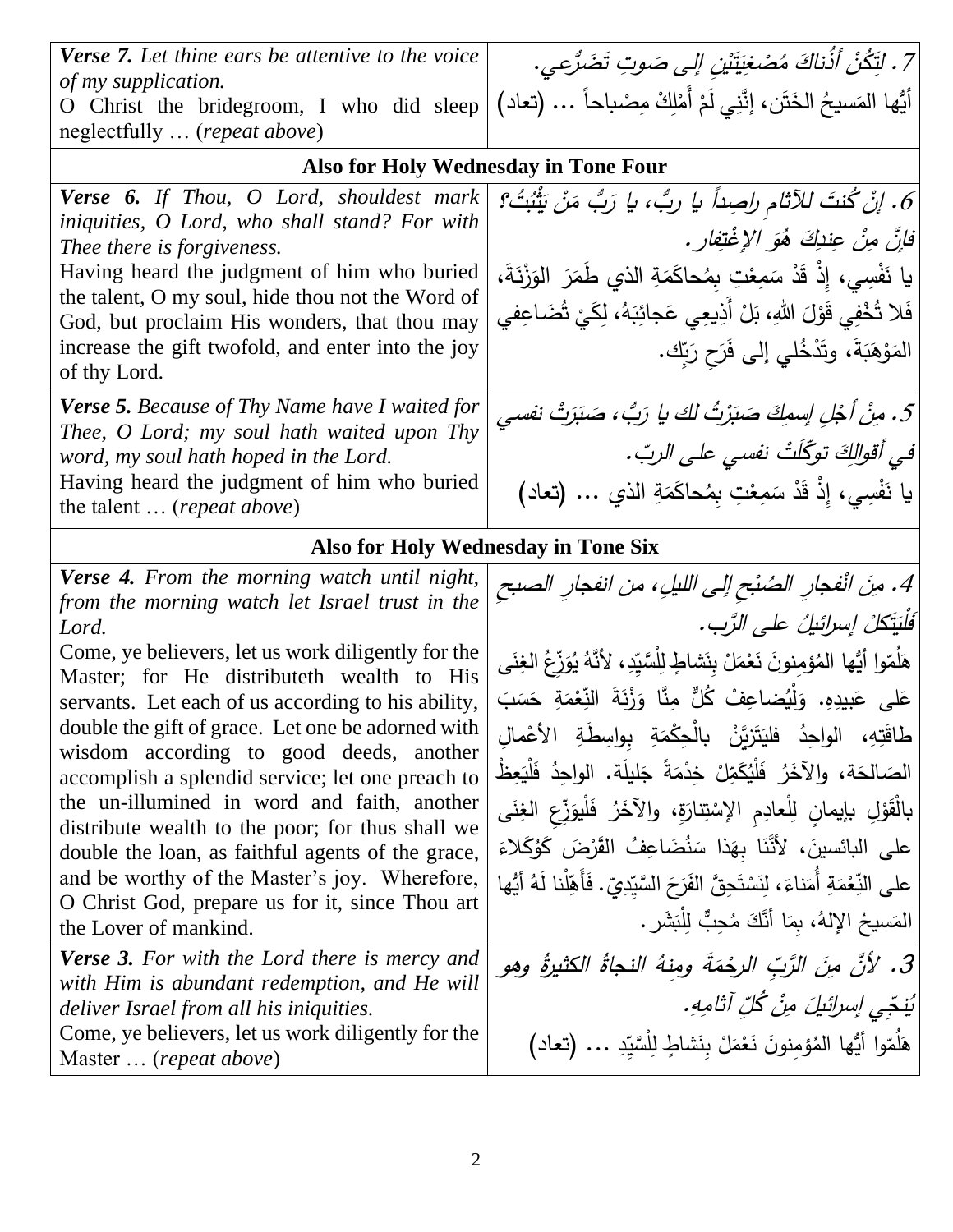| <b>Verse 2.</b> Praise the Lord, all ye nations: praise<br>Him, all ye people.<br>When thou comest in glory with the angelic<br>hosts, O Jesus, and sittest on the throne of<br>judgment, separate me not from the ways of Thy<br>right hand; for Thou knowest that the ways of the<br>left are crooked. And destroy me not, hardened<br>sinner, with the goats, but number me with the<br>sheep on the right hand, and save me; for Thou<br>art the Lover of mankind.<br><b>Verse 1.</b> For His mercy is great toward us, and<br>the truth of the Lord endureth forever.<br>O Bridegroom, brilliant in Thy beauty above all<br>mankind, who didst call us the spiritual banquet<br>of Thy chamber, cast away from the likeness of<br>rags of iniquity; by participation in Thy Passion,<br>and adorn me with the robe of Thy beauty.<br>Distinguish me as a brilliant guest in Thy<br>kingdom, for Thou art compassionate. | 2. سبِّحوا الربَّ يا جميعَ الأمم ولمْدَحوهُ يا سائرَ<br> الشعوب.<br>عِنْدَما تَأْتـى بِمَجْدٍ يا يَسوعُ مَعَ القُوَّاتِ المَلائِكِيَّةِ،<br>وتَجْلِسُ عَلى كُرْسِيِّ الدَّيْنونَةِ، فَلا تَفْصِلْنِي أَيُّهَا<br>الرَّاعِي الصَّالِحُ عَنْ طُرُقِ المَيامِنِ، لأَنَّكَ تَعْلَمُ أَنَّ<br>طُرُقَ المَياسِرِ هِيَ مُعْوَجَّةٌ، ولا تُهْلِكْني مَعَ الْجِّداءِ أَنا<br>القاسِيَ بِالْخَطْيِئَةِ، بَلْ أَحْصِنِي مَعَ الْخِرافِ الذينَ عَنِ<br>اليَمينِ، وخَلِّصْنِي بِما أَنَّكَ مُحِبٌّ لِلْبَشَرِ .<br>  1 . لأنَّ رحمَتَهُ قَدْ قَوِيتُ عَلينا وحَقَّ الرَّبِّ يَدومُ إلى<br>الدهر .<br>أَيُّها الخَتَنُ البَهِيُّ في جَمالِهِ أَفْضَلَ مِنْ كُلِّ البَشَرِ ،<br>يا مَنْ دَعانا إلى وَلِيمَةِ خِدْرِهِ الرُّوحِيَّةِ، إِخْلَعْ عَذِّي<br>صورَةَ أَطْمارِ الزَّلاَّتِ، بِمُساهَمَةِ الامِكَ، وزَيِّنِّي بِخُلَّةِ<br>مَجْدِ جَمالِكَ، وأَوْضِحْنِي مَدْعُوًّا بَهِجاً في مَلَكوتِكَ، |
|------------------------------------------------------------------------------------------------------------------------------------------------------------------------------------------------------------------------------------------------------------------------------------------------------------------------------------------------------------------------------------------------------------------------------------------------------------------------------------------------------------------------------------------------------------------------------------------------------------------------------------------------------------------------------------------------------------------------------------------------------------------------------------------------------------------------------------------------------------------------------------------------------------------------------|-------------------------------------------------------------------------------------------------------------------------------------------------------------------------------------------------------------------------------------------------------------------------------------------------------------------------------------------------------------------------------------------------------------------------------------------------------------------------------------------------------------------------------------------------------------------------------------------------------------------------------------------------------------------------------------------------------------------------------------------------------------------------------------------------------------------------------------------------------------------------------------|
|                                                                                                                                                                                                                                                                                                                                                                                                                                                                                                                                                                                                                                                                                                                                                                                                                                                                                                                              | بِمَا أَنَّكَ الْمُتَحَنَّنِ.                                                                                                                                                                                                                                                                                                                                                                                                                                                                                                                                                                                                                                                                                                                                                                                                                                                       |
|                                                                                                                                                                                                                                                                                                                                                                                                                                                                                                                                                                                                                                                                                                                                                                                                                                                                                                                              |                                                                                                                                                                                                                                                                                                                                                                                                                                                                                                                                                                                                                                                                                                                                                                                                                                                                                     |
| THE DOXASTICON FOR HOLY WEDNESDAY IN TONE SEVEN                                                                                                                                                                                                                                                                                                                                                                                                                                                                                                                                                                                                                                                                                                                                                                                                                                                                              |                                                                                                                                                                                                                                                                                                                                                                                                                                                                                                                                                                                                                                                                                                                                                                                                                                                                                     |
| Glory to the Father, and to the Son, and to the<br>Holy Spirit; both now and ever, and unto ages of<br>ages. Amen.<br>Behold, the Master entrusteth thee with a talent,<br>O my soul. Wherefore, receive thou the gift with<br>fear. Lend to the giver and console the poor.<br>Obtain the Lord as a Friend, that thou mayest<br>stand on His right hand when He cometh in<br>glory, and that thou may est hear that blessed<br>voice, "Enter, O Servant, into the joy of thy<br>Lord." Prepare me, a prodigal, for it, O Savior,<br>for the multitude of Thy mercies.                                                                                                                                                                                                                                                                                                                                                       | المَجْدُ للآبِ والإبنِ والروح القُدس. الآنَ وكُلَّ أوانِ<br> والي دهر الداهرينَ . آمين .<br>يا نَفْسى، ها قَدِ ائْتَمَنَكِ السَّيّدُ عَلى الوَزْنةِ، فاقْبَلِي<br>المَوْهَبَةَ بِخَوْفٍ، وأَقْرِضي المُعْطي، وآسِي المَساكينَ،<br>واقْتَنِي الرَّبَّ صَدِيقاً، حَتَّى حينما يُوافى بِمَجْدٍ تَقِفِي<br>عَنْ مَيامِنِهِ، وتَسْمَعِي تِلْكَ النَّغْمَةَ المَغْبوطَة: أَدْخُلْ<br>أَيُّها العَبْدُ إلى فَرَحٍ رَبِّكَ. فَأَهِّلْنِي لَهُ يا مُخلِّصُ، أنا<br>الضَّالَّ، مِنْ أَجْلِ عَظيمِ مَراحِمِك.                                                                                                                                                                                                                                                                                                                                                                                  |
| The clergy make the Holy Entrance with the GOSPEL BOOK, not the censer, and then we say:                                                                                                                                                                                                                                                                                                                                                                                                                                                                                                                                                                                                                                                                                                                                                                                                                                     |                                                                                                                                                                                                                                                                                                                                                                                                                                                                                                                                                                                                                                                                                                                                                                                                                                                                                     |

| <b>O</b> Gladsome Light                                                                                                                                                                                                                                                                    | يا نوراً بهيًّا |
|--------------------------------------------------------------------------------------------------------------------------------------------------------------------------------------------------------------------------------------------------------------------------------------------|-----------------|
| يا نوراً بهيًّا لِقُدْس مَجْدِ الآبِ الذي لا يَموتُ، السَّماويُّ   O gladsome Light of the holy glory of the<br>immortal, heavenly, holy and blessed Father: O $\vert$<br>اللَّقُدُوسُ المَغْبُوطُ، يا يسوعُ المسيحُ، إذْ قدْ بَلَغْنا إلى   Jesus Christ. Lo now that we have come to the |                 |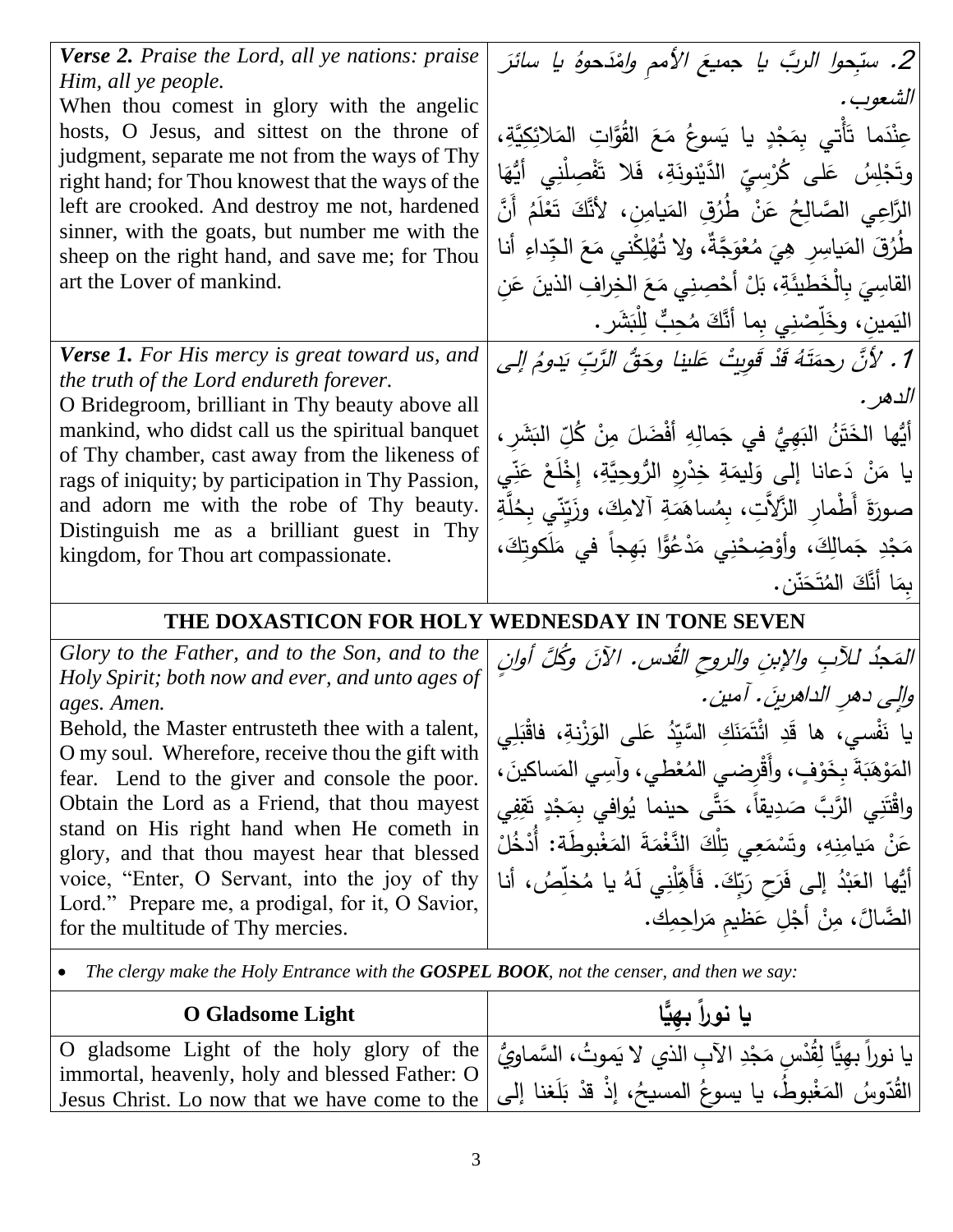| غُروبِ الشَّمْسِ ونَظرْنا نوراً مسائياً، نُسبَّحُ الآبَ<br>setting of the sun, as we behold the evening light,<br>we hymn Thee: Father, Son, and Holy Spirit,<br>والإِبْنَ والروحَ القُدُسَ الإِلهَ. فَيا ابنَ اللهِ المُعْطى<br>God. Meet it is for Thee at all times to be<br>الْحَياةَ، إِنَّكَ لَمُسْتَحِقٌّ في سائِرِ الأُوْقاتِ أَنْ شُبَبَّحَ<br>magnified by joyous voices, O Son of God and<br>Giver of life. Wherefore the whole world doth<br>بِأَصْواتٍ بارَّةٍ، لِذلِكَ العالَمُ لَكَ يُمَجِّد.<br>glorify Thee.<br>القراءة الأولى<br><b>THE FIRST READING</b><br>الشقاس: بروكيمنُن المَساء.<br><b>Deacon:</b> The Evening Prokeimenon!<br><b>Reader:</b> Arise, O Lord, into thy rest: thou and<br>ا <b>لقارئ:</b> قُمْ يَا رَبُّ إِلى رَاحَتِكَ أَنْتَ وَتَابُوتُ قُدْسِكَ.<br>the Ark of thy holiness. Lord, remember David<br>أَذْكُرْ ۖ يَا رَبُّ دَاوِدَ وَكُلَّ دَعَتِهِ.<br>and all his meekness.<br>الشماس: حكمة.<br>Deacon: Wisdom!<br>القارئ: قراءَةٌ مِنْ كِتابِ الخُروجِ.<br><b>Reader:</b> The Reading from Exodus. (2:5-10)<br>الشماس: لِنُصْغ.<br><b>Deacon:</b> Let us attend!<br><b>Reader:</b> Now the daughter of Pharaoh came<br>القارئ: نَزَلَتِ ابْنَةُ فِرْعَوْنَ إِلَى النَّهْرِ لِتَغْتَسِلَ، وَكَانَتْ<br>down to bathe at the river, and her maidens<br>جَوَارِيهَا مَاشِيَاتٍ عَلَى جَانِبِ النَّهْرِ . فَرَأَتِ السَّفَطَ بَيْنَ<br>walked beside the river; she saw the basket<br>among the reeds and sent her maid to fetch it.<br>الْحَلْفَاءِ، فَأَرْسَلَتْ أَمَتَهَا وَأَخَذَتْهُ. وَلَمَّا فَتَحَتْهُ رَأَتِ<br>When she opened it she saw the child; and lo, the<br>الْوَلَدَ، وَإِذَا هُوَ صَبِيٍّ يَبْكِي. فَرَقَّتْ لَهُ وَقَالَتْ: «هذَا<br>babe was crying. She took pity on him and said,<br>"This is one of the Hebrews' children." Then his<br>مِنْ أَوْلِاَدِ الْعِبْرَانِيّينَ». فَقَالَتْ أَخْتُهُ لابْنَةِ فِرْعَوْنَ: «هَلْ<br>sister said to Pharaoh's daughter, "Shall I go and<br>أَذْهَبُ وَأَدْعُو لَكِ امْرَأَةً مُرْضِعَةً مِنَ الْعِبْرَانِيَّاتِ لِتُرْضِعَ<br>call you a nurse from the Hebrew women to<br>nurse the child for you?" And Pharaoh's<br>لَكِ الْوَلَدَ؟» فَقَالَتْ لَهَا ابْنَةُ فِرْعَوْنَ: «اذْهَبِي». فَذَهَبَتِ<br>daughter said to her, "Go." So the girl went and<br>called the child's mother. And Pharaoh's<br>الْفَتَاةُ وَدَعَتْ أُمَّ الْوَلَدِ. فَقَالَتْ لَهَا ابْنَةُ فِرْعَوْنَ: «اذْهَبِي<br>daughter said to her, "Take this child away, and<br>بِهذَا الْوَلَدِ وَأَرْضِعِيهِ لِي وَأَنَا أَعْطِي أَجْرَتَكِ». فَأَخَذَتِ<br>nurse him for me, and I will give you your<br>wages." So the woman took the child and nursed<br>الْمَرْأَةُ الْوَلَدَ وَأَرْضَعَتْهُ. وَلَمَّا كَبِرَ الْوَلَدُ جَاءَتْ بِهِ إِلَى<br>him. And the child grew, and she brought him to<br>ابْنَةِ فِرْعَوْنَ فَصَارَ لَهَا ابْنًا، وَدَعَتِ اسْمَهُ «مُوسَى»<br>Pharaoh's daughter, and he became her son; and<br>she named him Moses, for she said, "Because I<br>وَقَالَتْ: «إِنِّي انْتَشَلْتُهُ مِنَ الْمَاءِ».<br>drew him out of the water."<br>القراءَةُ الثانية<br><b>THE SECOND READING</b><br><b>Deacon:</b> Let us attend!<br>الشماس: لنُصْـغ!<br>ا <b>لقارئ:</b> أَلا مَا أَحْسَنَ وَمَا أَجْمَلَ أَنْ تَسْكُنَ الإِخْوَةُ<br><b>Reader:</b> Behold, how good and joyful it is for<br>brethren to dwell together in unity! It is like the<br>مَعاً! ذَلِكَ كَالأَطْيَابِ عَلَى الرَّأْسِ النَّازِلَةِ عَلَى اللَّحْيَةِ<br>precious ointment upon the head, that ran down<br>لَحْيَةِ هَرُونَ.<br>upon the beard, even Aaron's beard. |  |
|----------------------------------------------------------------------------------------------------------------------------------------------------------------------------------------------------------------------------------------------------------------------------------------------------------------------------------------------------------------------------------------------------------------------------------------------------------------------------------------------------------------------------------------------------------------------------------------------------------------------------------------------------------------------------------------------------------------------------------------------------------------------------------------------------------------------------------------------------------------------------------------------------------------------------------------------------------------------------------------------------------------------------------------------------------------------------------------------------------------------------------------------------------------------------------------------------------------------------------------------------------------------------------------------------------------------------------------------------------------------------------------------------------------------------------------------------------------------------------------------------------------------------------------------------------------------------------------------------------------------------------------------------------------------------------------------------------------------------------------------------------------------------------------------------------------------------------------------------------------------------------------------------------------------------------------------------------------------------------------------------------------------------------------------------------------------------------------------------------------------------------------------------------------------------------------------------------------------------------------------------------------------------------------------------------------------------------------------------------------------------------------------------------------------------------------------------------------------------------------------------------------------------------------------------------------------------------------------------------------------------------------------------------------------------------------------------------------------------------------------------------------------------------------------------------------------------------------------------------------------------------------------------------------------------------------------------------------------------------------------------------------------------------------------------------------------------------------------------------------------------------------------------------------------------------------------------------------------------------------------------------------------------------------------------------------------------------------------------------------------------------------------------------------------------------------------------------------------------------------------------------------------------------------|--|
|                                                                                                                                                                                                                                                                                                                                                                                                                                                                                                                                                                                                                                                                                                                                                                                                                                                                                                                                                                                                                                                                                                                                                                                                                                                                                                                                                                                                                                                                                                                                                                                                                                                                                                                                                                                                                                                                                                                                                                                                                                                                                                                                                                                                                                                                                                                                                                                                                                                                                                                                                                                                                                                                                                                                                                                                                                                                                                                                                                                                                                                                                                                                                                                                                                                                                                                                                                                                                                                                                                                                        |  |
|                                                                                                                                                                                                                                                                                                                                                                                                                                                                                                                                                                                                                                                                                                                                                                                                                                                                                                                                                                                                                                                                                                                                                                                                                                                                                                                                                                                                                                                                                                                                                                                                                                                                                                                                                                                                                                                                                                                                                                                                                                                                                                                                                                                                                                                                                                                                                                                                                                                                                                                                                                                                                                                                                                                                                                                                                                                                                                                                                                                                                                                                                                                                                                                                                                                                                                                                                                                                                                                                                                                                        |  |
|                                                                                                                                                                                                                                                                                                                                                                                                                                                                                                                                                                                                                                                                                                                                                                                                                                                                                                                                                                                                                                                                                                                                                                                                                                                                                                                                                                                                                                                                                                                                                                                                                                                                                                                                                                                                                                                                                                                                                                                                                                                                                                                                                                                                                                                                                                                                                                                                                                                                                                                                                                                                                                                                                                                                                                                                                                                                                                                                                                                                                                                                                                                                                                                                                                                                                                                                                                                                                                                                                                                                        |  |
|                                                                                                                                                                                                                                                                                                                                                                                                                                                                                                                                                                                                                                                                                                                                                                                                                                                                                                                                                                                                                                                                                                                                                                                                                                                                                                                                                                                                                                                                                                                                                                                                                                                                                                                                                                                                                                                                                                                                                                                                                                                                                                                                                                                                                                                                                                                                                                                                                                                                                                                                                                                                                                                                                                                                                                                                                                                                                                                                                                                                                                                                                                                                                                                                                                                                                                                                                                                                                                                                                                                                        |  |
|                                                                                                                                                                                                                                                                                                                                                                                                                                                                                                                                                                                                                                                                                                                                                                                                                                                                                                                                                                                                                                                                                                                                                                                                                                                                                                                                                                                                                                                                                                                                                                                                                                                                                                                                                                                                                                                                                                                                                                                                                                                                                                                                                                                                                                                                                                                                                                                                                                                                                                                                                                                                                                                                                                                                                                                                                                                                                                                                                                                                                                                                                                                                                                                                                                                                                                                                                                                                                                                                                                                                        |  |
|                                                                                                                                                                                                                                                                                                                                                                                                                                                                                                                                                                                                                                                                                                                                                                                                                                                                                                                                                                                                                                                                                                                                                                                                                                                                                                                                                                                                                                                                                                                                                                                                                                                                                                                                                                                                                                                                                                                                                                                                                                                                                                                                                                                                                                                                                                                                                                                                                                                                                                                                                                                                                                                                                                                                                                                                                                                                                                                                                                                                                                                                                                                                                                                                                                                                                                                                                                                                                                                                                                                                        |  |
|                                                                                                                                                                                                                                                                                                                                                                                                                                                                                                                                                                                                                                                                                                                                                                                                                                                                                                                                                                                                                                                                                                                                                                                                                                                                                                                                                                                                                                                                                                                                                                                                                                                                                                                                                                                                                                                                                                                                                                                                                                                                                                                                                                                                                                                                                                                                                                                                                                                                                                                                                                                                                                                                                                                                                                                                                                                                                                                                                                                                                                                                                                                                                                                                                                                                                                                                                                                                                                                                                                                                        |  |
|                                                                                                                                                                                                                                                                                                                                                                                                                                                                                                                                                                                                                                                                                                                                                                                                                                                                                                                                                                                                                                                                                                                                                                                                                                                                                                                                                                                                                                                                                                                                                                                                                                                                                                                                                                                                                                                                                                                                                                                                                                                                                                                                                                                                                                                                                                                                                                                                                                                                                                                                                                                                                                                                                                                                                                                                                                                                                                                                                                                                                                                                                                                                                                                                                                                                                                                                                                                                                                                                                                                                        |  |
|                                                                                                                                                                                                                                                                                                                                                                                                                                                                                                                                                                                                                                                                                                                                                                                                                                                                                                                                                                                                                                                                                                                                                                                                                                                                                                                                                                                                                                                                                                                                                                                                                                                                                                                                                                                                                                                                                                                                                                                                                                                                                                                                                                                                                                                                                                                                                                                                                                                                                                                                                                                                                                                                                                                                                                                                                                                                                                                                                                                                                                                                                                                                                                                                                                                                                                                                                                                                                                                                                                                                        |  |
|                                                                                                                                                                                                                                                                                                                                                                                                                                                                                                                                                                                                                                                                                                                                                                                                                                                                                                                                                                                                                                                                                                                                                                                                                                                                                                                                                                                                                                                                                                                                                                                                                                                                                                                                                                                                                                                                                                                                                                                                                                                                                                                                                                                                                                                                                                                                                                                                                                                                                                                                                                                                                                                                                                                                                                                                                                                                                                                                                                                                                                                                                                                                                                                                                                                                                                                                                                                                                                                                                                                                        |  |
|                                                                                                                                                                                                                                                                                                                                                                                                                                                                                                                                                                                                                                                                                                                                                                                                                                                                                                                                                                                                                                                                                                                                                                                                                                                                                                                                                                                                                                                                                                                                                                                                                                                                                                                                                                                                                                                                                                                                                                                                                                                                                                                                                                                                                                                                                                                                                                                                                                                                                                                                                                                                                                                                                                                                                                                                                                                                                                                                                                                                                                                                                                                                                                                                                                                                                                                                                                                                                                                                                                                                        |  |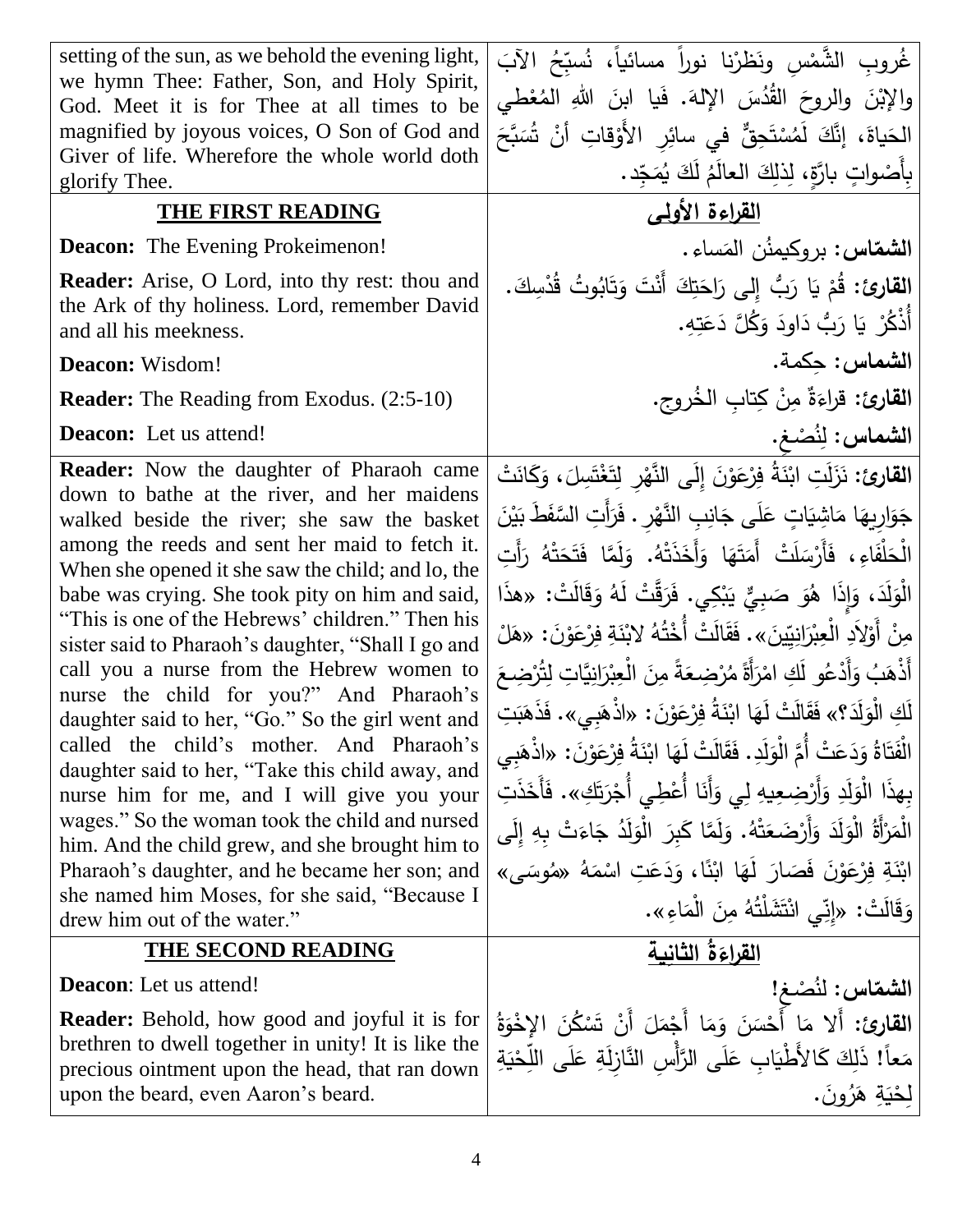| <b>Reader:</b> Command!                                                                                                                                                                                                                                                                                                                                                                                                                                                                                                                                                                                                                                                                                                                                                                                                                                                                                                                                                                                                                                                                                                                                                                            | القارئ: أؤمُر .                                                                                                                                                                                                                                                                                                                                                                                                                                                                                                                                                                                                                                                                                                                                                                                                                                                                                                                                                                                                                                                                                                                                                                                                                                                                        |
|----------------------------------------------------------------------------------------------------------------------------------------------------------------------------------------------------------------------------------------------------------------------------------------------------------------------------------------------------------------------------------------------------------------------------------------------------------------------------------------------------------------------------------------------------------------------------------------------------------------------------------------------------------------------------------------------------------------------------------------------------------------------------------------------------------------------------------------------------------------------------------------------------------------------------------------------------------------------------------------------------------------------------------------------------------------------------------------------------------------------------------------------------------------------------------------------------|----------------------------------------------------------------------------------------------------------------------------------------------------------------------------------------------------------------------------------------------------------------------------------------------------------------------------------------------------------------------------------------------------------------------------------------------------------------------------------------------------------------------------------------------------------------------------------------------------------------------------------------------------------------------------------------------------------------------------------------------------------------------------------------------------------------------------------------------------------------------------------------------------------------------------------------------------------------------------------------------------------------------------------------------------------------------------------------------------------------------------------------------------------------------------------------------------------------------------------------------------------------------------------------|
| hand at head level and makes the sign of the cross:                                                                                                                                                                                                                                                                                                                                                                                                                                                                                                                                                                                                                                                                                                                                                                                                                                                                                                                                                                                                                                                                                                                                                | The people kneel. The Priest turns toward the Prothesis Table, elevates the censer and the candle, which are in his right                                                                                                                                                                                                                                                                                                                                                                                                                                                                                                                                                                                                                                                                                                                                                                                                                                                                                                                                                                                                                                                                                                                                                              |
| <b>Priest:</b> Wisdom! Let us attend!                                                                                                                                                                                                                                                                                                                                                                                                                                                                                                                                                                                                                                                                                                                                                                                                                                                                                                                                                                                                                                                                                                                                                              | الكاهن: الحكْمَةُ، لنَنْتَصِبْ!                                                                                                                                                                                                                                                                                                                                                                                                                                                                                                                                                                                                                                                                                                                                                                                                                                                                                                                                                                                                                                                                                                                                                                                                                                                        |
| Then standing in the Holy Doors, he bows to the Icon of<br>Christ on the iconostasis and says:                                                                                                                                                                                                                                                                                                                                                                                                                                                                                                                                                                                                                                                                                                                                                                                                                                                                                                                                                                                                                                                                                                     | ثُمَّ يَتَّجِه نَحْوَ المَذْبَحِ وهُوَ واقِفٌ في مَكانِهِ، ويَرْسُــمْ بِها شَــكُلَ                                                                                                                                                                                                                                                                                                                                                                                                                                                                                                                                                                                                                                                                                                                                                                                                                                                                                                                                                                                                                                                                                                                                                                                                   |
| <b>Priest:</b> The Light of Christ                                                                                                                                                                                                                                                                                                                                                                                                                                                                                                                                                                                                                                                                                                                                                                                                                                                                                                                                                                                                                                                                                                                                                                 | صَليب قائلا:                                                                                                                                                                                                                                                                                                                                                                                                                                                                                                                                                                                                                                                                                                                                                                                                                                                                                                                                                                                                                                                                                                                                                                                                                                                                           |
| He then blesses the people, making the sign of the cross<br>with the censer and the candle, and continues                                                                                                                                                                                                                                                                                                                                                                                                                                                                                                                                                                                                                                                                                                                                                                                                                                                                                                                                                                                                                                                                                          | الكاهن: نورُ المَسيح.<br>ثُمَّ يَلْتَفِت نَحْوَ الشغْبِ راسِماً شَكْل صَليبٍ وقائِلا:                                                                                                                                                                                                                                                                                                                                                                                                                                                                                                                                                                                                                                                                                                                                                                                                                                                                                                                                                                                                                                                                                                                                                                                                  |
| <b>Priest:</b> illumineth all!                                                                                                                                                                                                                                                                                                                                                                                                                                                                                                                                                                                                                                                                                                                                                                                                                                                                                                                                                                                                                                                                                                                                                                     | ا <b>لكاهن:</b> مُضىيءٌ لِلْجَميع.                                                                                                                                                                                                                                                                                                                                                                                                                                                                                                                                                                                                                                                                                                                                                                                                                                                                                                                                                                                                                                                                                                                                                                                                                                                     |
| The people stand and the Priest returns to the Holy Table and gives away the candle and censer as the Deacon says:<br>$\bullet$                                                                                                                                                                                                                                                                                                                                                                                                                                                                                                                                                                                                                                                                                                                                                                                                                                                                                                                                                                                                                                                                    |                                                                                                                                                                                                                                                                                                                                                                                                                                                                                                                                                                                                                                                                                                                                                                                                                                                                                                                                                                                                                                                                                                                                                                                                                                                                                        |
| Deacon: Wisdom!                                                                                                                                                                                                                                                                                                                                                                                                                                                                                                                                                                                                                                                                                                                                                                                                                                                                                                                                                                                                                                                                                                                                                                                    | الشماس: حكْمَة!                                                                                                                                                                                                                                                                                                                                                                                                                                                                                                                                                                                                                                                                                                                                                                                                                                                                                                                                                                                                                                                                                                                                                                                                                                                                        |
| <b>Reader:</b> The Reading from the book of Job.<br>$(1:13-22)$                                                                                                                                                                                                                                                                                                                                                                                                                                                                                                                                                                                                                                                                                                                                                                                                                                                                                                                                                                                                                                                                                                                                    | ا <b>لقارئ:</b> قِراءَةٌ ثانِيةٌ مِنْ سِفْرِ أَيُّوبَ الصِّدِّيقِ.                                                                                                                                                                                                                                                                                                                                                                                                                                                                                                                                                                                                                                                                                                                                                                                                                                                                                                                                                                                                                                                                                                                                                                                                                     |
| <b>Deacon:</b> Let us attend!                                                                                                                                                                                                                                                                                                                                                                                                                                                                                                                                                                                                                                                                                                                                                                                                                                                                                                                                                                                                                                                                                                                                                                      | الشماس: لِنُصْغ!                                                                                                                                                                                                                                                                                                                                                                                                                                                                                                                                                                                                                                                                                                                                                                                                                                                                                                                                                                                                                                                                                                                                                                                                                                                                       |
| <b>Reader:</b> Now there was a day when his sons and<br>daughters were eating and drinking wine in their<br>eldest brother's house; and there came a<br>messenger to Job, and said, "The oxen were<br>plowing and the asses feeding beside them; and<br>the Sabe'ans fell upon them and took them, and<br>slew the servants with the edge of the sword; and<br>I alone have escaped to tell you." While he was<br>yet speaking, there came another, and said, "The<br>fire of God fell from heaven and burned up the<br>sheep and the servants, and consumed them; and<br>I alone have escaped to tell you." While he was<br>yet speaking, there came another, and said, "The<br>Chalde'ans formed three companies, and made a<br>raid upon the camels and took them, and slew the<br>servants with the edge of the sword; and I alone<br>have escaped to tell you." While he was yet<br>speaking, there came another, and said, "Your<br>sons and daughters were eating and drinking<br>wine in their eldest brother's house; and behold,<br>a great wind came across the wilderness, and<br>struck the four corners of the house, and it fell<br>upon the young people, and they are dead; and I | القارئ: وَكَانَ ذَاتَ يَوْمِ وَأَبْنَاؤُهُ وَبَنَاتُهُ يَأْكُلُونَ وَيَشْرَبُونَ<br>خَمْرًا فِي بَيْتِ أَخِيهِمِ الأَكْبَرِ ، أَنَّ رَسُولاً جَاءَ إِلَى أَيُّوبَ<br>وَقَالَ: «الْبَقَرُ كَانَتْ تَحْرُثُ، وَالأَتْنُ تَرْعَى بِجَانِبِهَا،<br>فَسَقَطَ عَلَيْهَا السَّبَئِيُّونَ وَأَخَذُوهَا، وَضَرَبُوا الْغِلْمَانَ بِحَدِّ<br>السَّيْفِ، وَنَجَوْتُ أَنَا وَحْدِي لِأَخْبِرَكَ». وَبَيْنَمَا هُوَ<br>يَتَكَلَّمُ إِذْ جَاءَ آخَرُ وَقَالَ: «نَارُ  اللهِ سَقَطَتْ مِنَ السَّمَاءِ<br>فَأَحْرَقَتِ الْغَنَمَ وَالْغِلْمَانَ وَأَكَلَتْهُمْ، وَنَجَوْتُ أَنَا وَحْدِي<br>لأَخْبِرَكَ». وَبَيْنَمَا هُوَ يَتَكَلَّمُ إِذْ جَاءَ آخَرُ وَقَالَ:<br>«الْكَلْدَانِيُّونَ عَيَّنُوا ثَلاَثَ فِرَقٍ، فَهَجَمُوا عَلَى الْجِمَالِ<br>وَأَخَذُوهَا، وَضَرَبُوا الْغِلْمَانَ بِحَدِّ السَّيْفِ، وَنَجَوْتُ أَنَا<br>وَحْدِي لأَخْبِرَكَ». وَبَيْنَمَا هُوَ يَتَكَلَّمُ إِذْ جَاءَ آخَرُ وَقَالَ:<br>«بَنُوكَ وَبَنَاتُكَ كَانُوا يَأْكُلُونَ وَبَشْرَبُونَ خَمْرًا فِي بَيْتِ<br>أَخِيهِم الأَكْبَرِ ، وَإِذَا رِيحٌ شَدِيدَةٌ جَاءَتْ مِنْ عَبْرِ الْقَفْرِ<br>وَصَدَمَتْ زَوَايَا الْبَيْتِ الأَرْبَعَ، فَسَقَطَ عَلَى الْغِلْمَان<br>فَمَاثُوا، وَنَجَوْتُ أَنَا وَحْدِي لأَخْبِرَكَ». فَقَامَ أَيُّوبُ وَمَزَّقَ<br>جُبَّتَهُ، وَجَزَّ شَعْرَ رَأْسِهِ، وَخَرَّ عَلَى الأَرْضِ وَسَجَدَ، |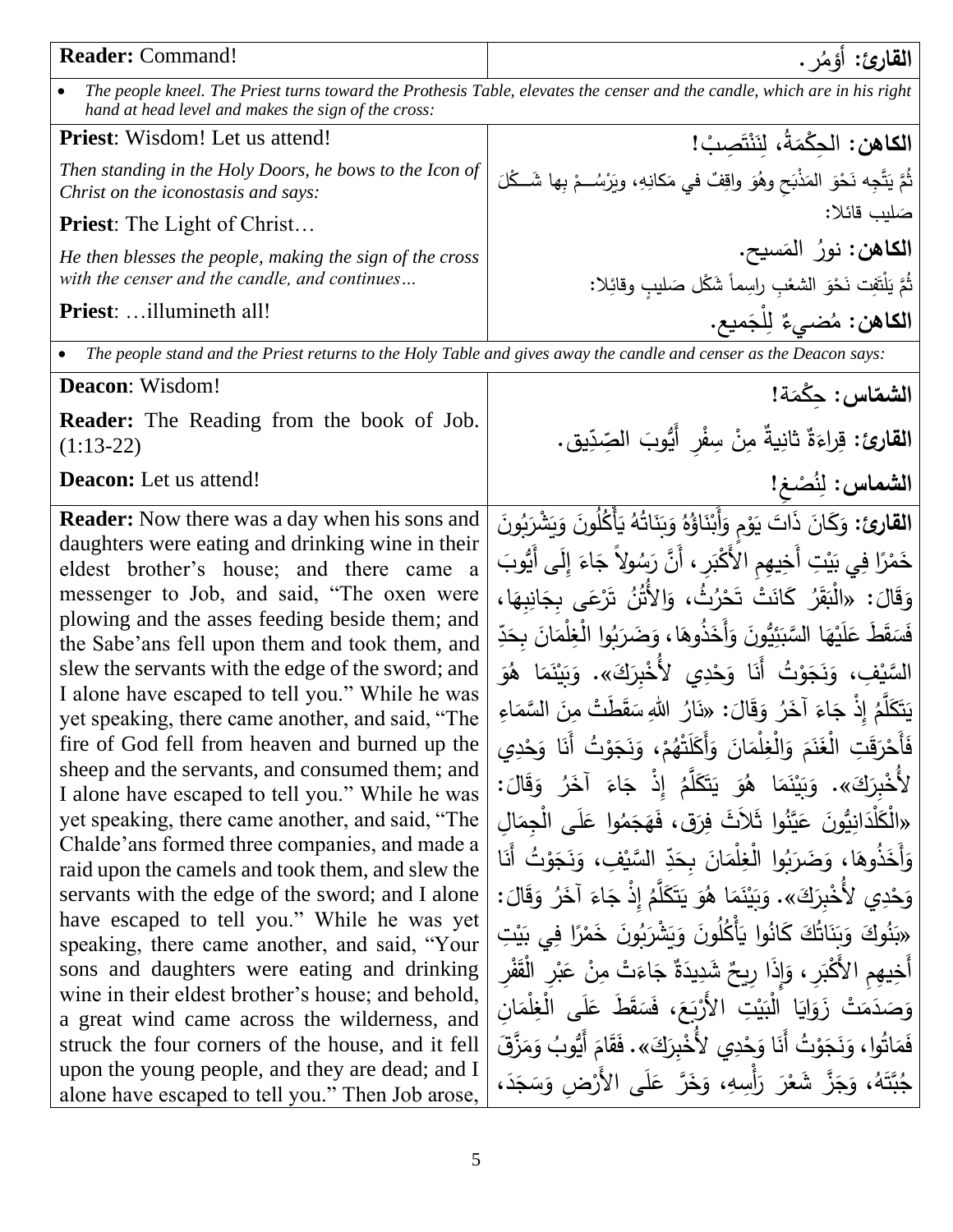and rent his robe, and shaved his head, and fell upon the ground, and worshiped. And he said, "Naked I came from my mother's womb, and naked shall I return; the Lord gave, and the Lord has taken away; blessed be the Name of the Lord." In all this Job did not sin or charge God with wrong.

وَقَالَ: «عُرْيَانًا خَرَجْتُ مِنْ بَطْنٍ أُمِّي، وَعُرْيَانًا أَعُودُ<br>- $\ddot{\phantom{0}}$ .<br>ا َ َ <u>:</u> **ٔ** ب أَ ُّ . الَّر َ اك َ ن ُ َى ه ِإل ِ ّ الَّرب ُ م ِن اس ُ ك َْلي َ َذ، ف ب أَخ ُّ الَّر َطى و ع ـ<br>.  $\ddot{=}$ َ <u>م</u> مُبَارَكًا». فِي كُلِّ هذَا لَمْ يُخْطِئْ أَيُّوبُ وَلَمْ يَنْسِبْ لل*َّهِ*<br>-<u>اب</u><br>ا َبا<br>ا ْ َ  $\tilde{\zeta}$ ْ جِهَالَةً.

• *Next, the priest censes the altar, sanctuary and congregation during the chanting of "Let my prayer arise," customarily in tone six. Then, the priest leads the recitation of the Prayer of St. Ephraim the Syrian with three prostrations. After this, we have a gospel reading.*

| <b>THE GOSPEL</b>                                                                                                                                                                                                                                                                                                                                                                                                                                                                                                                                                                                                                                                                                                                                                                                                                                                            |                                                                                                                                                                                                                                                                                                                                                                                                                                                                                                                                                                                                                                                                                                                                                                                                                                                                                      |
|------------------------------------------------------------------------------------------------------------------------------------------------------------------------------------------------------------------------------------------------------------------------------------------------------------------------------------------------------------------------------------------------------------------------------------------------------------------------------------------------------------------------------------------------------------------------------------------------------------------------------------------------------------------------------------------------------------------------------------------------------------------------------------------------------------------------------------------------------------------------------|--------------------------------------------------------------------------------------------------------------------------------------------------------------------------------------------------------------------------------------------------------------------------------------------------------------------------------------------------------------------------------------------------------------------------------------------------------------------------------------------------------------------------------------------------------------------------------------------------------------------------------------------------------------------------------------------------------------------------------------------------------------------------------------------------------------------------------------------------------------------------------------|
| Deacon: Wisdom. Attend. Let us hear the Holy<br>Gospel.                                                                                                                                                                                                                                                                                                                                                                                                                                                                                                                                                                                                                                                                                                                                                                                                                      | ال <b>شمّاس:</b> الحِكْمَةُ، فَلْنَسْتَقِمْ ولْنَسْمَعِ الإِنْجِيلَ المُقَدَّس.                                                                                                                                                                                                                                                                                                                                                                                                                                                                                                                                                                                                                                                                                                                                                                                                      |
| <b>Priest:</b> Peace be to all.                                                                                                                                                                                                                                                                                                                                                                                                                                                                                                                                                                                                                                                                                                                                                                                                                                              | الكاهِن: السَّلامُ لِجَميعِكُم.                                                                                                                                                                                                                                                                                                                                                                                                                                                                                                                                                                                                                                                                                                                                                                                                                                                      |
| <b>Choir:</b> And to thy spirit.                                                                                                                                                                                                                                                                                                                                                                                                                                                                                                                                                                                                                                                                                                                                                                                                                                             | ا <b>لجوقة:</b> ولروجـكَ.                                                                                                                                                                                                                                                                                                                                                                                                                                                                                                                                                                                                                                                                                                                                                                                                                                                            |
| <b>Priest:</b> The reading from the Holy Gospel<br>according to St. Matthew. $(24:36-26:2)$                                                                                                                                                                                                                                                                                                                                                                                                                                                                                                                                                                                                                                                                                                                                                                                  | ا <b>لكاهِن:</b> فَصْلٌ شَرِيفٌ مِنْ بِشارَةِ القِدِّيسِ <b>مَتَّ<i>ى</i></b><br>الإِنْجِيلِيِّ البَشيرِ ، والتِّلميذِ الطَّاهِرِ .                                                                                                                                                                                                                                                                                                                                                                                                                                                                                                                                                                                                                                                                                                                                                  |
| <b>Choir:</b> Glory to thee, O Lord. Glory to thee.                                                                                                                                                                                                                                                                                                                                                                                                                                                                                                                                                                                                                                                                                                                                                                                                                          | ا <b>لجوقة:</b> المَجْدُ لَكَ يا رَبُّ، المَجْدُ لَكَ.                                                                                                                                                                                                                                                                                                                                                                                                                                                                                                                                                                                                                                                                                                                                                                                                                               |
| <b>Priest:</b> Let us attend!                                                                                                                                                                                                                                                                                                                                                                                                                                                                                                                                                                                                                                                                                                                                                                                                                                                | الكاهِن: لِنُصْـغ!                                                                                                                                                                                                                                                                                                                                                                                                                                                                                                                                                                                                                                                                                                                                                                                                                                                                   |
| <b>Priest:</b> The Lord said to his disciples, "But of<br>that day and hour no one knows, not even the<br>angels of heaven, nor the Son, but the Father<br>only. "As were the days of Noah, so will be the<br>coming of the Son of man. For as in those days<br>before the flood they were eating and drinking,<br>marrying and giving in marriage, until the day<br>when Noah entered the ark, and they did not<br>know until the flood came and swept them all<br>away, so will be the coming of the Son of man.<br>Then two men will be in the field; one is taken<br>and one is left. Two women will be grinding at<br>the mill; one is taken and one is left. Watch<br>therefore, for you do not know at what hour your<br>Lord is coming. But know this, that if the<br>householder had known in what part of the night<br>the thief was coming, he would have watched | ا <b>لكاهِن:</b> قاِلَ الرَّبُّ لتلاميذِه: وَأَمَّا ذلِكَ الْيَوْمُ وَتِلْكَ<br>السَّاعَةُ فَلاَ يَعْلَمُ بهمَا أَحَدٌ، وَلِاَ مَلاَئِكَةُ السَّمَاوَاتِ، إِلاّ<br>أَبِي وَحْدَهُ. وَكَمَا كَانَتْ أَيَّامُ نُوحٍ كَذلِكَ يَكُونُ أَيْضًا<br>مَجِىءُ ابْنِ الإِنْسَانِ. لأَنَّهُ كَمَا كَانُوا فِي الأَيَّامِ الَّتِي<br>قَبْلَ الطُّوفَانِ يَأْكُلُونَ وَيَشْرَبُونَ وَيَتَزَوَّجُونَ وَيُزَوِّجُونَ،<br>إِلَى الْيَوْمِ الَّذِي دَخَلَ فِيهِ نُوحٌ الْفُلْكَ، وَلَمْ يَعْلَمُوا حَتَّى<br>جَاءَ الطُّوفَانُ وَأَخَذَ الْجَمِيعَ، كَذلِكَ يَكُونُ أَيْضًا مَجِيءُ<br>ابْنِ الإِنْسَانِ. حِينَئِذٍ يَكُونُ اثْنَانٍ فِي الْحَقْلِ، يُؤْخَذُ<br>الْوَاحِدُ وَيُتْرَكُ الآخَرُ . اِثْنَتَانِ تَطْحَنَانِ عَلَى الرَّحَى،<br>تُؤْخَذُ الْوَاحِدَةُ وَتُتْرَكُ الأُخْرَى. اِسْهَرُوا إِذًا لأَنَّكُمْ لاَ<br>تَعْلَمُونَ فِي أَيَّةٍ سَاعَةٍ يَأْتِى رَبُّكُمْ. وَلِطْمُوا هذَا: أَنَّهُ |
| and would not have let his house be broken into.<br>Therefore you also must be ready; for the Son of<br>man is coming at an hour you do not expect.                                                                                                                                                                                                                                                                                                                                                                                                                                                                                                                                                                                                                                                                                                                          | لَوْ عَرَفَ رَبُّ الْبَيْتِ فِي أَيِّ هَزِيعٍ يَأْتِي السَّارِقُ، لَسَهِرَ<br>وَلَمْ يَدَعْ بَيْتَهُ يُنْقَبُ. لِذلِكَ كُونُوا أَنْتُمْ أَيْضًا مُسْتَعِدِّينَ،<br>لأَنَّهُ فِي سَاعَةٍ لاَ تَظُنُّونَ يَأْتِي ابْنُ الإِنْسَانِ. فَمَنْ هُوَ                                                                                                                                                                                                                                                                                                                                                                                                                                                                                                                                                                                                                                        |
| "Who then is the faithful and wise servant,                                                                                                                                                                                                                                                                                                                                                                                                                                                                                                                                                                                                                                                                                                                                                                                                                                  |                                                                                                                                                                                                                                                                                                                                                                                                                                                                                                                                                                                                                                                                                                                                                                                                                                                                                      |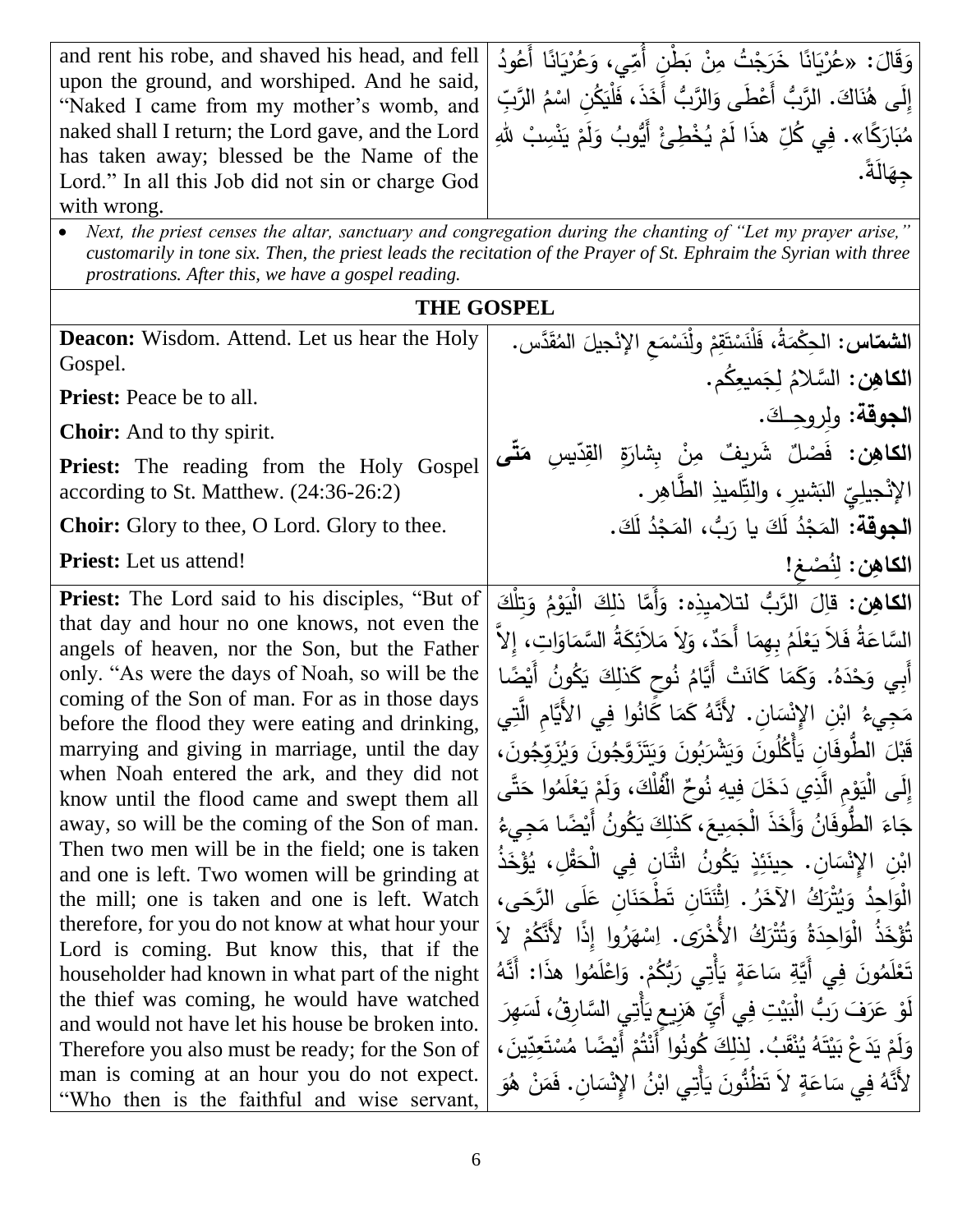whom his master has set over his household, to give them their food at the proper time? Blessed is that servant whom his master when he comes will find so doing. Truly, I say to you, he will set him over all his possessions. But if that wicked servant says in his heart, 'My master is delayed,' and begins to beat his fellow servants, and eats and drinks with the drunken, the master of that servant will come on a day when he does not expect him and at an hour he does not know, and will punish him, and put him with the hypocrites; there men will weep and gnash their teeth. "Then the kingdom of heaven shall be compared to ten virgins who took their lamps and went to meet the bridegroom. Five of them were wise, and five were foolish. For when the foolish took their lamps, they took no oil with them; but the wise took flasks of oil with their lamps. As the bridegroom was delayed, they all slumbered and slept. But at midnight there was a cry, 'Behold, the bridegroom! Come out to meet him.' Then all those virgins rose and trimmed their lamps. And the foolish said to the wise, 'Give us some of your oil, for our lamps are going out.' But the wise replied, 'Perhaps there will not be enough for us and for you; go rather to the dealers and buy for yourselves.' And while they went to buy, the bridegroom came, and those who were ready went in with him to the marriage feast; and the door was shut. Afterward the other virgins came also, saying, 'Lord, lord, open to us.' But he replied, 'Truly, I say to you, I do not know you.' Watch therefore, for you know neither the day nor the hour. "For it will be as when a man going on a journey called his servants and entrusted to them his property; to one he gave five talents, to another two, to another one, to each according to his ability. Then he went away. He who had received the five talents went at once and traded with them; and he made five talents more. So also, he who had the two talents made two talents more. But he who had received the one talent

الْعَبْدُ الأَمِينُ الْحَكِيمُ الَّذِي أَقَامَهُ سَيِّدُهُ عَلَى خَدَمِهِ<br>نفسه النَّامِينُ َ ً<br>ب ً<br>ً <u>ہ</u> َ <u>َ</u> َ لِيُعْطِيَهُمُ الطَّعَامَ فِي حِينِهِ؟ طُوبَى لِذلِكَ الْعَبْدِ الَّذِي<br>وَيَسْطِيَهُمُ الطَّعَامَ فِي حِينِهِ؟ طُوبَى لِذلِكَ الْعَبْدِ الَّذِي ْ أ َ ۔<br>، مُ ْ إِذَا جَاءَ سَيِّدُهُ يَجِدُهُ يَفْعَلُ هكَذَا! اَلْحَقَّ أَقُولُ لَكُمْ: إِنَّهُ<br>. ْ َ َ  $\ddot{\phantom{0}}$ يُقِيمُهُ عَلَى جَمِيعِ أَمْوَالِهِ. وَلكِنْ إِنْ قَالَ ذَلِكَ الْعَبْدُ<br>-ْ َ َ  $\overline{\phantom{a}}$ <u>ة</u> .<br>-<u>:</u> َ َ ا<br>ا الزَّدِيُّ فِي قَلْبِهِ: سَيِّدِي يُبْطِئُ قُدُومَهُ. فَيَبْتَدِئُ يَضْرِبُ<br>' ْ .<br>ا <u>ہ</u> َ ْ ٔ الْعَبِيدَ رُفَقَاءَهُ وَيَأْكُلُ وَيَشْرَبُ مَعَ السُّكَارَى. يَأْتِي سَيِّدُ<br>سنة المُسَارِك ً<br>أ َ َ  $\zeta$ ً<br>ً َبَا<br>أ ،<br>۔  $\frac{1}{2}$ ذلِكَ الْعَبْدِ فِي يَوْمٍ لاَ يَنْتَظِرُهُ وَفِي سَاعَةٍ لاَ يَعْرِفُهَا،<br>يَدَ تَنْ َ ْ  $\ddot{=}$ <u>ء</u> ً<br>ب َ <u>َ</u> <u>َ</u> َـاً<br>ا ْ .<br>پا <u>َ</u> َ فَيُقَطِّعُهُ وَيَجْعَلُ نَصِيبَهُ مَعَ الْمُرَائِينَ. هُنَاكَ يَكُونُ<br>\*  $\zeta$ ا<br>ا َ َ **ٔ** َ .<br>تا ا<br>ا .<br>ا الْبُكَاءُ وَصَرِبِرُ الأَسْنَانِ. حِينَئِذٍ يُشْبِهُ مَلَكُوتُ<br>اللَّهُ الْجَمَعُ وَصَلاً الْمَسْنَانِ. اب<br>ا ْ ا<br>ا َ <u>َ</u>ـٰ السَّمَاوَاتِ عَشْرَ عَذَارَى، أَخَذْنَ مَصَابِيحَهُنَّ وَخَرَجْنَ<br>وَيَسْمَعُوا اللَّهِ عَشْرًا عَذَارَى الْمَدْنَ َ َ َ .<br>-َ <u>ء</u> لِلِقَاءِ الْعَرِيسِ. وَكَانَ خَمْسٌ مِنْهُنَّ حَكِيمَاتٍ، وَخَمْسٌ َ ا<br>ا َ <u>ً</u> َ <u>ہ</u> جَاهِلاَتٍ. أَمَّا الْجَاهِلاَتُ فَأَخَذْنَ مَصَابِيحَهُنَّ وَلَمْ<br>ءُوفَ **∶** ْ َ َ َ <u>َ</u>ـٰ <u>َ</u> يَأْخُذْنَ مَعَهُنَّ زَيْتًا، وَأَمَّا الْحَكِيمَاتُ فَأَخَذْنَ زَيْتًا فِي<br>-ْبَا<br>مُعَا َ َ َ ا<br>ا َ َ <u>ا</u> ِّزِ <u>َ</u>ـٰ آنِيَتِهِنَّ مَعَ مَصَابِيحِهِنَّ. وَفِيمَا أَبْطَأَ الْعَرِيسُ نَعَسْنَ<br>تَسَعَّدُونَ مَسَاءِ ْ َ ْ ار<br>بر َ جَمِيعُهُنَّ وَنِمْنَ. فَفِي نِصْفِ اللَّيْلِ صَارَ صُرَاخٌ: هُوَذَا<br>. َ َ َ ׇ֦֘<u>֓</u>֖֖֖֖֝ ا<br>ا الْعَرِيسُ مُقْبِلٌ، فَاخْرُجْنَ لِلِقَائِهِ! فَقَامَتْ جَمِيعُ أُولئِكَ<br>\* يَجْمِيهُ مَقْبِلٌ، فَاخْرُجْنَ لِلِقَائِهِ! فَقَامَتْ جَمِيعُ أُولئِكَ َ  $\ddot{\phantom{0}}$ ا<br>۔ .<br>م .<br>م <u>َ</u>ـٰ <u>ہ</u> ِ<br>م الْعَذَارَى وَأَصْلَحْنَ مَصَابِيحَهُنَّ. فَقَالَتِ الْجَاهِلاَتُ<br>فَاتَحَذَّرَ الْمَسْتَمَرِينَ مَعَ ֺ֧<sup>֓</sup>  $\overline{a}$ .<br>م َ َ ـَـٰ لِلْحَكِيمَاتِ: أَعْطِينَنَا مِنْ زَيْتِكُنَّ فَإِنَّ مَصَابِيحَنَا<br>كَافِي الْمَجْمَعَةِ الْمَسْرِينَ مِنْ الْمَرْضَى اب<br>ا <u>ً</u> ً<br>ً <u>ہ</u> <u>َ</u> ِّ اب<br>ا َ ْ تَنْطَفِئُ. فَأَجَابَتِ الْحَكِيمَاتُ قَائِلاتٍ: لَعَلَّهُ لاَ يَكْفِي لَنَا<br>كَيْفَاءِ َ <u>ہ</u> َ ≏<br>. ْ ا<br>ا  $\ddot{=}$ وَلَكُنَّ، بَلِ اذْهَبْنَ إِلَى الْبَاعَةِ وَابْتَعْنَ لَكُنَّ. وَفِيمَا هُنَّ<br>-ا<br>ا َ <u>َ</u> ْبَلْ<br>ف َ <u>م</u> ٔ. .<br>-ذَاهِبَاتٌ لِيَبْتَعْنَ جَاءَ الْعَرِيسُ، وَالْمُسْتَعِدَّاتُ دَخَلْنَ مَعَهُ َ ً<br>ً .<br>-اً<br>أ ْ َ َ **ء**<br>• ֺ֧<sup>ֺ</sup> ْ إِلَى الْعُرْسِ، وَأَغْلِقَ الْبَابُ. أَخِيرًا جَاءَتْ بَقِيَّةُ الْعَذَارَى<br>ءَ ر<br>ج ٔ, ۶<br>。 ֺ֧<sup>ֺ</sup> َ  $\overline{\phantom{0}}$ .<br>ب **∶** اب أَج ا! ف َن ل َح ْت ، اف ُ ِد ّ ي ا س ، ي ُ ِد ّ ي ا س ٍت: ي ِالَ ائ َ ْ ًضا ق أَي  $\ddot{\phantom{0}}$ <u>ہ</u> اب<br>ا **ٔ** ً<br>ب **ٔ** ـ<br>.  $\ddot{ }$ وَقَالَ: الْحَقَّ أَقُولُ لَكُنَّ: إِنِّي مَا أَعْرِفُكُنَّ. فَاسْهَرُوا إِذًا<br>أَمَّا وَجَمَعَهُ  $\epsilon$ ْ َ ْ َ ْلأَنَّكُمْ لاَ تَعْرِفُونَ الْيَوْمَ وَلاَ السَّاعَةَ الَّتِي يَأْتِي فِيهَا ابْنُ َ  $\ddot{ }$ <u>ء</u> ءِ<br>ِ مُ ْ َبا .<br>-ْ ْ الإِنْسَانِ. وَكَأَنَّمَا إِنْسَانٌ مُسَافِرٌ دَعَا عَبِيدَهُ وَسَلَّمَهُمْ<br>أَمْ نَسَانٍ مَنْ الْمَسَانُ مُسَافِرٌ ْ َ ـا<br>. َ :<br>ا <u>م</u> <u>ء</u> ً<br>أ ـ<br>۔ ا<br>ا أَمْوَالَهُ، فَأَعْطَى وَاحِدًا خَمْسَ وَزَنَاتٍ، وَآخَرَ وَزْنَتَيْنِ،<br>~ ْ  $\frac{1}{2}$ َ َ َ ء<br>بر .<br>ا .<br>م َ َ **ٔ** ا<br>. .<br>م وَأَخَرَ وَزْنَةً. كُلَّ وَاحِدٍ عَلَى قَدْرِ طَاقَتِهِ. وَسَافَرَ<br>في في ـا<br>ا َ <u>ہ</u> .<br>-<br>-ء<br>َ َ <u>َ</u> لِلْوَقْتِ. فَمَضَى الَّذِي أَخَذَ الْخَمْسَ وَزَنَاتٍ وَتَاجَرَ بِهَا،  $\ddot{\cdot}$ ֺ<u>֚</u> َ .<br>ا .<br>م َ <u>ٰ</u>ٰ  $\triangleleft$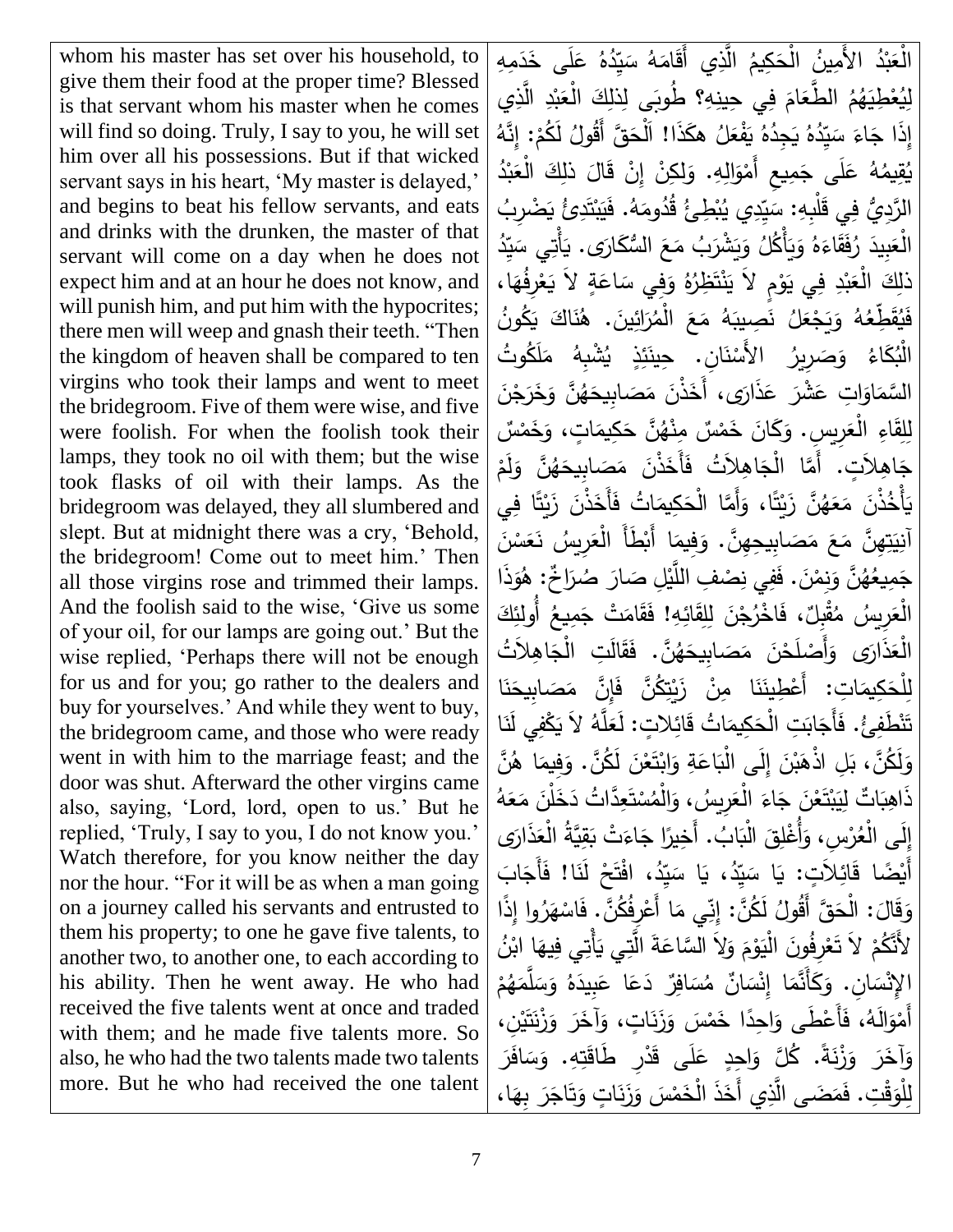went and dug in the ground and hid his master's money. Now after a long time the master of those servants came and settled accounts with them. And he who had received the five talents came forward, bringing five talents more, saying, 'Master, you delivered to me five talents; here I have made five talents more.' His master said to him, 'Well done, good and faithful servant; you have been faithful over a little, I will set you over much; enter into the joy of your master.' And he also who had the two talents came forward, saying, 'Master, you delivered to me two talents; here I have made two talents more.' His master said to him, 'Well done, good and faithful servant; you have been faithful over a little, I will set you over much; enter into the joy of your master.' He also who had received the one talent came forward, saying, 'Master, I knew you to be a hard man, reaping where you did not sow, and gathering where you did not winnow; so I was afraid, and I went and hid your talent in the ground. Here you have what is yours.' But his master answered him, 'You wicked and slothful servant! You knew that I reap where I have not sowed, and gather where I have not winnowed? Then you ought to have invested my money with the bankers, and at my coming I should have received what was my own with interest. So take the talent from him, and give it to him who has the ten talents. For to every one who has will more be given, and he will have abundance; but from him who has not, even what he has will be taken away. And cast the worthless servant into the outer darkness; there men will weep and gnash their teeth.' "When the Son of man comes in his glory, and all the holy angels with him, then he will sit on his glorious throne. Before him will be gathered all the nations, and he will separate them one from another as a shepherd separates the sheep from the goats, and he will place the sheep at his right hand, but the goats at the left. Then the King will say to those at his

ِن، ي ت ْزن َ َذ اْلو ِي أَخ ذ َّ َ َذا ال هك . و َر ٍت أُخ ا ن ز َ ْ َس و َم َ خ بح َ َر ف ْ أ  $\frac{1}{2}$ ِ<br>ِ َ َ .<br>م .<br>ا .<br>م رَبِحَ أَيْضًا وَزْنَتَيْنِ أُخْرَيَيْنِ. وَأَمَّا الَّذِي أَخَذَ الْوَزْنَةَ َ ءِ<br>ِ ْ ـا<br>تا .<br>م ْ  $\frac{1}{2}$  $\ddot{ }$ فَمَضَى وَحَفَرَ فِي الأَرْضِ وَأَخْفَى فِضَّةَ سَيِّدِهِ. وَبَعْدَ<br>. ْ  $\ddot{\phantom{0}}$ َ ً<br>ب َ .<br>ا ُ ِد ّ ي َى س ا ٍن َطِويل أَت َ َم ز اء َج . ف م ُ ه ب اس ح و ِ ِبيد اْلع ِك أُولئ َ َ **∶** ْ .<br>ا ً<br>ب َ َ **ء** َ .<br>م الَّذِي أَخَذَ الْخَمْسَ وَزَنَاتٍ وَقَدَّمَ خَمْسَ وَزَنَاتٍ أُخَرَ<br>ِ .<br>ا .<br>م َ مُ َ َ .<br>ا َ َ قَائِلاً: يَا سَيِّدُ، خَمْسَ وَزَنَاتٍ سَلَّمْتَنِي. هُوَذَا خَمْسُ<br>مَسْتَفْسَدُ مَنْ الْمَسْتَفْسَدَ وَجَمَعَتْ الْمَوْسَ َ ِ ْ ـا<br>ا .<br>ا .<br>م َ وَزَنَاتٍ أُخَرُ رَبِحْتُهَا فَوْقَهَا. فَقَالَ لَهُ سَيِّدُهُ: نِعِمَّا أَيُّهَا<br>. ً<br>ب  $\overline{\phantom{a}}$ .<br>م € ْ َ <u>ٔ</u>  $\epsilon$ َ الْعَبْدُ الصَّالِحُ وَالأَمِينُ! كُنْتَ أَمِينًا فِي الْقَلِيلِ فَأُقِيمُكَ<br>الْعَبْدُ الصَّالِحُ وَالأَمِينُ! كُنْتَ أَمِينًا فِي الْقَلِيلِ فَأُقِيمُكَ َ ٍ<br>م <u>َ</u> عَلَى الْكَثِيرِ . اُدْخُلْ إِلَى فَرَحِ سَيِّدِكَ . ثُمَّ جَاءَ الَّذِي َ  $\ddot{\phantom{0}}$ َ ،<br>• ُرُ<br>ِ ֡֡<u>֡</u> أَخَذَ الْوَزْنَتَيْنِ وَقَالَ: يَا سَيِّدُ، وَزْنَتَيْنِ سَلَّمْتَنِي، هُوَذَا<br>مُسَائِفَةِ الْمَسْئِينِينَ وَقَالَ َ  $\frac{1}{2}$ ْ ٔ ا<br>ا <u>بَ</u> َ َ ـ<br>- $\ddot{ }$  $\overline{\phantom{a}}$ َ ْ وَزْنَتَانِ أُخْرَيَانِ رَبِحْتُهُمَا فَوْقَهُمَا. قَالَ لَهُ سَيِّدُهُ: نِعِمَّا<br>وَأَنْسَانِ مَنْ أُخْرَيَانِ رَبِحْتُهُمَا فَوْقَهُمَا. َ )<br>: <u>ة</u> َ <u>ٔ</u> ا<br>ا <u>ٔ</u> َ يُّهَا الْعَبْدُ الصَّالِحُ الأُمِينُ! كُنْتَ أُمِينًا فِي الْقَلِيلِ<br>وُّ ة<br>م ْ أَيُّهَا الْعَبْدُ الْصَّالِحُ الأَمِينُ! كُنْتَ أَمِينًا فِي الْقَلِيلِ<br>فَأُقِيمُكَ عَلَى الْكَثِيرِ . اُدْخُلْ إِلَى فَرَحِ سَيِّدِكَ . ثُمَّ جَاءَ<br>مَمَّدَ تَسَعَّلَ عَلَيْهِ . -<br>∙ .<br>نا ً<br>أ َ <u>ٔ</u> َ ا<br>با أَيْضًا الَّذِي أَخَذَ الْوَزْنَةَ الْوَاحِدَةَ وَقَالَ: يَا سَيِّدُ، عَرَفْتُ<br>يَبِيضًا الَّذِي أَخَذَ الْوَزْنَةَ الْوَاحِدَةَ وَقَالَ:  $\ddot{ }$ َ َ <u>ّ</u> .<br>م ً<br>أ  $\ddot{ }$  $\overline{\phantom{a}}$ <u>ہ</u> َ .<br>-أَنَّكَ إِنْسَانٌ قَاسٍ، تَحْصُدُ حَيْثُ لَمْ تَزْرَعْ، وَتَجْمَعُ مِنْ<br>. َ **ٔ** َ ْ َ حَيْثُ لَمْ تَبْذُرْ . فَخِفْتُ وَمَضَيْتُ وَأَخْفَيْتُ وَزْنَتَكَ فِي<br>-َ َ َ .<br>م َ َ <u>ہ</u> .<br>-<br>-ْ ْ الأَرْضِ. هُوَذَا الَّذِي لَكَ. فَأَجَابَ سَيِّدُهُ وَقَالَ لَهُ: أَيُّهَا<br>. َ ِّ َ َ ً<br>ب َ َ َ **ٔ ٔ** الْعَبْدُ الشِّرِّيرُ وَالْكَسْلاَنُ، عَرَفْتَ أَنِّي أَحْصُدُ حَيْثُ لَمْ<br>أَ ْ َ <u>ّ</u> .<br>م .<br>, أَزْرَعْ، وَأَجْمَعُ مِنْ حَيْثُ لَمْ أَبْذُرْ، فَكَانَ يَنْبَغِي أَنْ<br>ِ .<br>. <u>َ</u> َـاَ .<br>ا َ ٔ<br>. ْ ْ َ ֺ<u>֓</u> تَضَعَ فِضَّتِي عِنْدَ الصَّيَارِفَةِ، فَعِنْدَ مَجِيئِي كُنْتُ آخُذُ ً<br>ٌ <u>ا</u>  $\ddot{=}$ .<br>ا <u>ا</u> الَّذِي لِي مَعَ رِبًا. فَخُذُوا مِنْهُ الْوَزْنَةَ وَأَعْطُوهَا لِلَّذِي لَهُ<br>أَنْسُوا اللَّذِي اللَّهُ عَامَلُوا مِنْهُ الْوَزْنَةَ وَأَعْطُوهَا لِلَّذِي لَهُ <u>ء</u><br>. َ ْ ء<br>پ .<br>-الْعَشْرُ وَزَنَاتٍ. لأَنَّ كُلَّ مَنْ لَهُ يُعْطَى فَيَزْدَادُ، وَمَنْ<br>ا َ َ  $\ddot{ }$ َ ْ <u>:</u> ا<br>ا لَيْسَ لَهُ فَالَّذِي عِنْدَهُ يُؤْخَذُ مِنْهُ. وَالْعَبْدُ الْبَطَّالُ اطْرَحُوهُ َ ْبَاءِ<br>پا **ء** َ .<br>ا ا<br>ا إِلَى الظُّلْمَةِ الْخَارِجِيَّةِ، هُنَاكَ يَكُونُ الْبُكَاءُ وَصَرِيرُ<br>وَأَجْمَعُنَّهُمْ الْخَارِجِيَّةِ، هُنَاكَ يَكُونُ الْبُكَاءُ وَصَرِيرُ َ َ .<br>ا .<br>ا ا<br>ا َ الأَسْنَانِ. وَمَتَى جَاءَ ابْنُ الإِنْسَانِ فِي مَجْدِهِ وَجَمِيعُ<br>. ْ  $\ddot{\phantom{0}}$ ء<br>' **ٔ** ا<br>ا ً<br>ب **ء**<br>•  $\ddot{\phantom{0}}$ ِّدِّيسِينَ مَعَهُ، فَحِينَئِذٍ يَجْلِسُ عَلَى كُرْسِيِّ ֝֟֓֟֓֟֓**֓** .<br>ب َ **ٔ** َ َ َ ً<br>. .<br>ا الْمَلاَئِكَةِ الْقِدِّ<sub>ا</sub> ْ مَجْدِهِ. وَيَجْتَمِعُ أَمَامَهُ جَمِيعُ الشُّعُوبِ، فَيُمَيِّزُ بَعْضَهُمْ ٔ. ا<br>ا <u>ہ</u>  $\ddot{\phantom{0}}$ ً<br>ً ً<br>ً **ٔ ٔ** مِنْ بَعْضٍ كَمَا يُمَيِّزُ الرَّاعِي الْخِرَافَ مِنَ الْجِدَاءِ ، فَيُقِيمُ<br>في الله عليه من الرَّاعِي الْخِرَافِ مِنَ الْجِدَاءِ ، فَيُقِيمُ ا<br>ا ْ .<br>-<u>ہ</u> .<br>-.<br>-َ الْخِرَافَ عَنْ يَمِينِهِ وَالْجِدَاءَ عَنِ الْيَسَارِ. ثُمَّ يَقُولُ ֺ<u>֓</u>֖֖֟֓֕֓֕֓֕֓֕֓֕֓֕֓ ـ<br>-<u>ء</u> <u>'</u> :<br>ا َ  $\ddot{ }$ ֡<u>֡</u>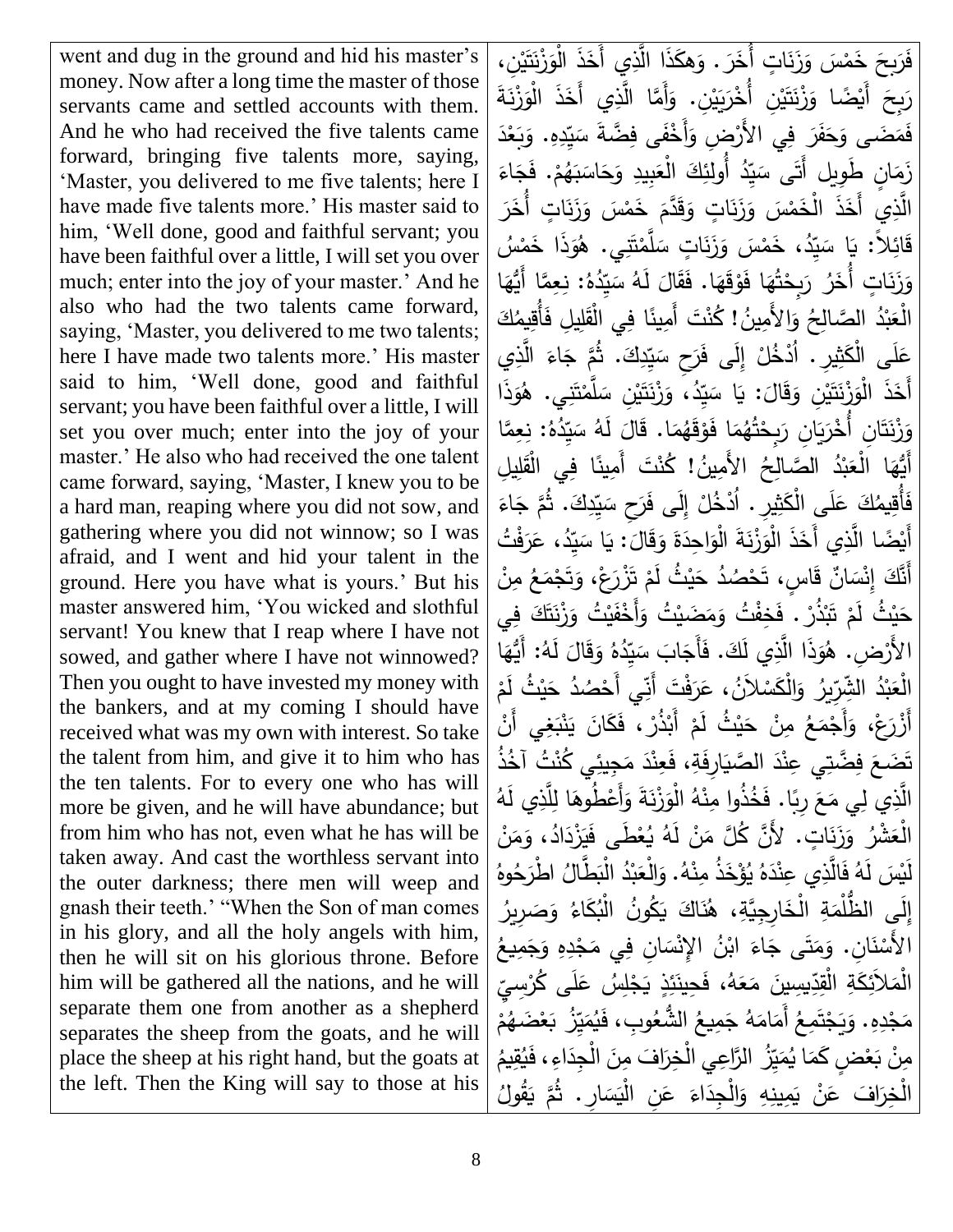right hand, 'Come, O blessed of my Father, inherit the kingdom prepared for you from the foundation of the world; for I was hungry and you gave me food, I was thirsty and you gave me drink, I was a stranger and you welcomed me, I was naked and you clothed me, I was sick and you visited me, I was in prison and you came to me.' Then the righteous will answer him, 'Lord, when did we see thee hungry and feed thee, or thirsty and give thee drink? And when did we see thee a stranger and welcome thee, or naked and clothe thee? And when did we see thee sick or in prison and visit thee?' And the King will answer them, 'Truly, I say to you, as you did it to one of the least of these my brethren, you did it to me.' Then he will say to those at his left hand, 'Depart from me, you cursed, into the eternal fire prepared for the devil and his angels; for I was hungry and you gave me no food, I was thirsty and you gave me no drink, I was a stranger and you did not welcome me, naked and you did not clothe me, sick and in prison and you did not visit me.' Then they also will answer, 'Lord, when did we see thee hungry or thirsty or a stranger or naked or sick or in prison, and did not minister to thee?' Then he will answer them, 'Truly, I say to you, as you did it not to one of the least of these, you did it not to me.' And they will go away into eternal punishment, but the righteous into eternal life." When Jesus had finished all these sayings, he said to his disciples, "You know that after two days the Passover is coming, and the Son of man will be delivered up to be crucified."

**Choir:** Glory to Thee, O Lord. Glory to Thee.

الْمَلِكُ لِلَّذِينَ عَنْ يَمِينِهِ: تَعَالَوْا يَا مُبَارَكِي أَبِي، رِثُوا<br>فَيَرَا الْمَلَاكُ الْمَسَنَّةِ وَيَرْسَفُ الْمَوْا وَيَا مُبَارَكِي أَبِي، رِثُوا .<br>م َ  $\ddot{ }$ ْ َ .<br>ا .<br>-الْمَلَكُوتَ الْمُعَدَّ لَكُمْ مُنْذُ تَأْسِيسِ الْعَالَمِ. لأَنِّي جُعْتُ<br>َأَخْفُرُونَ الْمُعَدَّ لَكُمْ مُنْذُ تَأْسِيسِ الْعَالَمِ. لأَنِّي جُعْتُ **ء** <u>َ</u> مُ <sup>م</sup>ُنْتُ غَرِيبًا<br>نفسه ونِي. عَطِشْتُ فَسَقَيْتُمُونِي. كُلُّفَيْتُمُونِي. كُلُّفَيْتُمُونِي. كُلُّفْضَا بِيَّا بِيَّا بِيِّنْ بِيِّن<br>مُسْتَقَدِّمَتْ أَيْضًا بِيَّا بِيَّا بِيَّا بِيِّنْ بِيِّنْ بِيِّنْ بِيِّنْ بِيِّنْ بِيِّنْ بِيِّنْ بِيِّنْ ب **ٔ** .<br>م ـ<br>ـ <u>م</u> فمنم<br>ً ءَ<br>گما ت ْ م أَطْعَا َ ف وِني. ُ ُم ت ُر َز ًضا ف ِري وِني. م ُ ُم ت و َس َك ا ف ً ان ي ُر وِني. ع ُ ُم ت ي َ آو َ ف .<br>ب ا<br>ا ْ ـ<br>با .<br>ا .<br>ب ֧<u>֡</u> مَحْبُوسًا فَأَتَيْتُمْ إِلَيَّ. فَيُجِيبُهُ الأَبْرَارُ حِينَئِذٍ قَائِلِينَ:<br>. .<br>-<u>ة</u> َنا<br>با َ <u>ہ</u> َ ْ **ٔ** <u>ٔ</u> يَارَبُّ، مَتَى رَأَيْنَاكَ جَائِعًا فَأَطْعَمْنَاكَ، أَوْ عَطْشَانًا<br>مَسَى الْمَسْلَمَةِ ֺ֧<sup>ֺ</sup> .<br>ا ْ <u>م</u> ؛<br>' .<br>تا ا<br>ا ا<br>. َ َ فَسَقَيْنَاكَ؟ وَمَتَى رَأَيْنَاكَ غَرِيبًا فَأَوَيْنَاكَ، أَوْ عُرْيَانًا<br>حَمَّدَ النَّاسُ الْمَسْرِينَ  $\frac{1}{2}$ ا<br>ئە ْ َ َ <u>ا</u> ء<br>ءَ َ .<br>ا ْ الْمُعَامَلُ َ ْ فَكَسَوْنَاكَ؟ وَمَتَى رَأَيْنَاكَ مَرِيضًا أَوْ مَحْبُوسًا فَأَتَيْنَا<br>يَسْمَدُونَا فَيْسَفَسَفَ مَنْ الْمَسْمَعِينَ مَعْنَهُ مِنْ الْمَسْمَعِينَ مَنْ الْمَسْتَارِ الْمَسْتَارِ الْم َ ْ <u>بَ</u> َ ْ ار<br>ءَ ؛<br>' ً<br>ً َ َ **ٔ** َ ؛<br>. ا<br>ا إِلَيْكَ؟ فَيُجِيبُ الْمَلِكُ وَيَقوُل لَهُمْ: الْحَقَّ أَقُولُ لَكُمْ: بِمَا<br>مَمَّةٌ ْ َ ْ ــا<br>ا َ َ أَنَّكُمْ فَعَلْتُمُوهُ بِأَحَدِ إِخْوَتِي هؤُلاَءِ الأَصَاغِرِ، فَبِي<br>َمَنْهُمْ فَعَلْتُمُوهُ بِأَحَدِ إِخْوَتِي هؤُلاَءِ الأَصَاغِرِ، فَبِي َ َ َ َ ْ فَعَلْتُمْ. ثُمَّ يَقُولُ أَيْضًا لِلَّذِينَ عَنِ الْيَسَارِ : اذْهَبُوا عَنِّي ْ ثُمَّ يَقُولُ أَيْضًا لِلَّذِينَ عَنِ الْيَسَارِ : اذْهَبُوا عَذِّ <u>م</u> ى<br>ئا ً<br>ب ء<br>، يَا مَلاَعِينُ إِلَى النَّارِ الأَبَدِيَّةِ الْمُعَدَّةِ لإِبْلِيسَ وَمَلاَئِكَتِهِ،<br>\*\*\* َ َ .<br>. **ء** .<br>ا  $\overline{a}$ لأَنِّي جُعْثُ فَلَمْ تُطْعِمُونِي. عَطِشْتُ فَلَمْ تَسْقُونِي.<br>أَوْسَى جُعْثُ فَلَمْ تُطْعِمُونِي. عَظِشْتُ فَلَمْ تَسْقُونِي. ْ ْ َ <u>م</u> ْ كُنْتُ غَرِيبًا فَلَمْ تَأْوُونِي. عُرْيَانًا فَلَمْ تَكْسُونِي. مَرِيضًا<br>. ً<br>ً مُ َ  $\frac{1}{2}$ .<br>ا <u>َ</u> ْ وَمَحْبُوسًا فَلَمْ تَزُورُونِي. حِينَئِذٍ يُجِيبُونَهُ هُمْ أَيْضًا<br>حَصَدُ اللَّهُ عَنْدُ وَأَوْ اللَّهُ عَنْهُ مَنْ الْمَسْلَمِنَ مَنْ الْمَثَارِ ْ ا<br>ا َ ْ ــ<br>-قَائِلِينَ : يَارَبُّ، مَتَّى رَأَيْنَاكَ جَائِعًا أَوْ عَطْشَانًا أَوْ غَرِيبًا<br>أَسْتَنْسَسَمَّةٍ عَلَيْهِ وَأَيْنَاكَ جَائِعًا أَوْ عَطْشَانًا أَوْ غَرِيبًا <u>م</u> <u>ٔ</u>  $\ddot{\phantom{0}}$ َ **ٔ** َ ا<br>ا <u>ٔ</u> ْ أَوْ عُرْيَانًا أَوْ مَرِيضًا أَوْ مَحْبُوسًا وَلَمْ نَخْدِمْكَ؟ فَيُجِيبُهُمْ<br>. َ َ ْ ء<br>۔ ْ ً<br>ً ؛<br>' ؛<br>' **ٔ** ؛<br>' قِائِلاً: الْحَقَّ أَقُولُ لَكُمْ: بِمَا أَنَّكُمْ لَمْ تَفْعَلُوهُ بِأَحَدِ هؤُلاَءِ َ َ <u>بَ</u>ّ ْ ْ ا<br>ا ْ الأَصَاغِرِ ، فَبِي لَمْ تَفْعَلُوا . فَيَمْضِي هؤُلاَءِ إِلَى عَذَابٍ<br>مَسْتَمَرَّضَ <u>ء</u> ْ  $\ddot{=}$ َ َ <u>بَ</u> ْ أَبَدِيِّ وَالأَبْرَارُ ۚ إِلَى حَيَاةٍ أَبَدِيَّةٍ». وَلَمَّا أَكْمَلَ يَسُوعُ هذِهِ<br>أَبَدِيِّ الأَبْرَارُ .<br>ا َ َ  $\overline{\phantom{a}}$ َ ء<br>ِ الأَقْوَالَ كُلَّهَا قَالَ لِتَلاَمِيذِهِ: «تَعْلَمُونَ أَنَّهُ بَعْدَ يَوْمَيْنِ<br>.  $\overline{\phantom{a}}$ **ٔ** ً<br>ً ؛<br>' ۱. :<br>ا ْ ٔ. .<br>-ْ يَكُونُ الْفِصْحُ، وَابْنُ الإِنْسَانِ يُسَلَّمُ لِيُصْلَبَ». **:** ـا<br>ا ً<br>أ َ

- َ َك ل ُ د ج ب، الم ُّ يا ر َك ل ُ د ج َ الم ْ َ ْ
- $\overline{a}$ .<br>-• *The Presanctified Divine Liturgy continues as usual. Remember to include the "Litany for Those Preparing for Illumination."*

| <b>THE DISMISSAL</b>                                                                                                                                                                                                        | الخَتْم |
|-----------------------------------------------------------------------------------------------------------------------------------------------------------------------------------------------------------------------------|---------|
| الكاهن: أَيُّها المَسيحُ إلهُنا الْحَقيقي، يا مَنْ أَتَى إلى Priest: May He Who is going to His voluntary<br>Passion for our salvation, Christ our true God, الألامِ الطَّوْعِيَّةِ ۖ لِأَجْلِ خَلاصِنا، بِشَفاعاتِ أُمِّكَ |         |